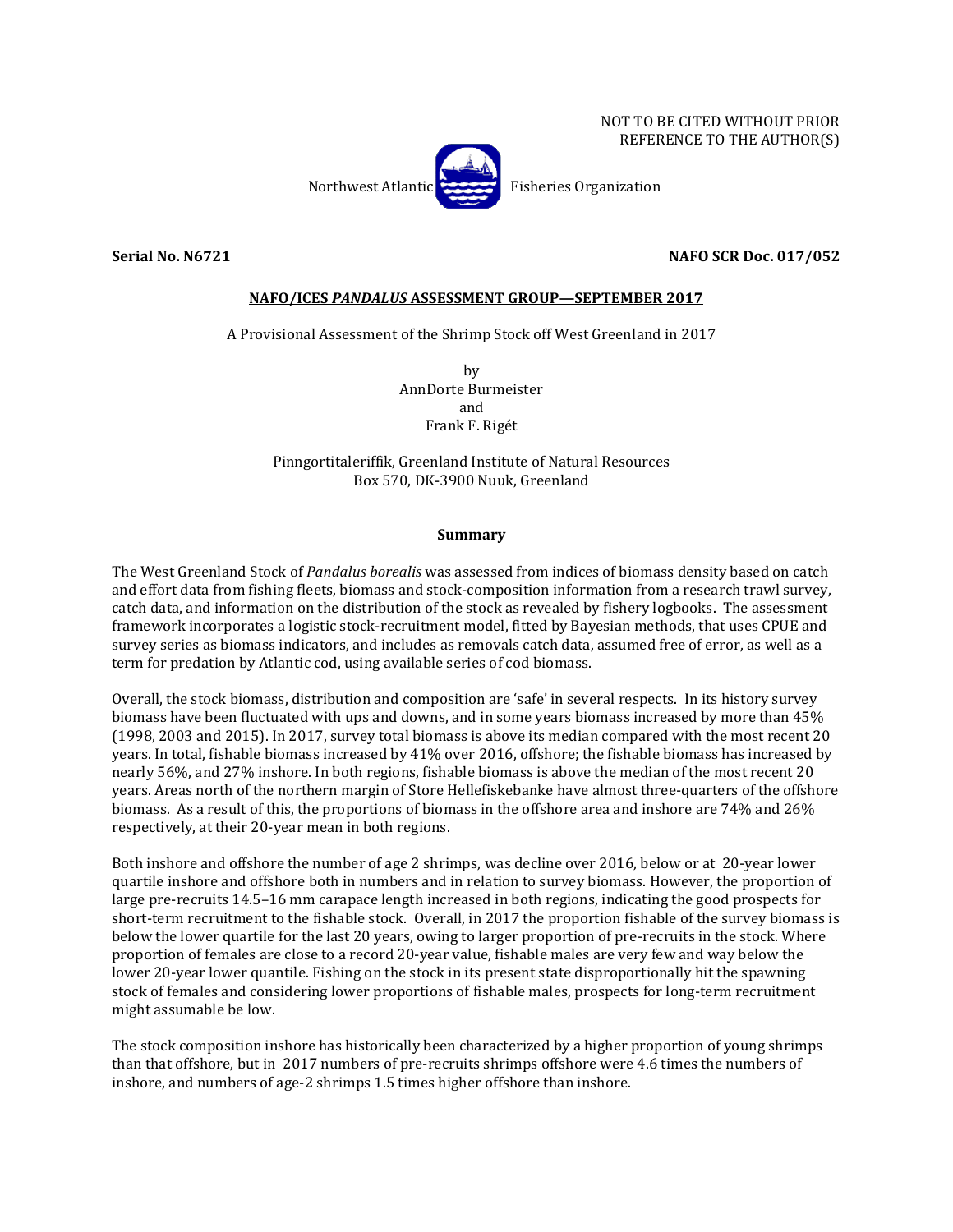The quantitative assessment adopted by NAFO shows a stock that has been declining for a decade—albeit from levels that were probably not sustainable—has probably been fished over its MSY mortality from 2011 to 2014, but now appears to be comfortably above its MSY level.

2

## **Introduction**

The stock of the northern shrimp (*Pandalus borealis*) off West Greenland is distributed in NAFO Subarea 1 and the eastern margin of NAFO Div. 0A, and within this area is assessed as one unit. A Greenlandic fishery exploits the stock in Subarea 1 up to 73°30'N (Divs 1A–1F); a Canadian fishery is restricted to Div. 0A.

In 2002 a quantitative assessment framework based on a biological model of shrimp stock dynamics (Hvingel and Kingsley 2002) was adopted by STACFIS and Scientific Council. Input data series include a swept-area index of fishable biomass from an annual research trawl survey, a series of standardized indices of fishery CPUE and the series of past catches. The model was modified in 2011 to give more weight to the survey index of biomass and less to the fishery CPU (Kingsley 2011).

Up to 2014 an externally calculated index series of 'effective' biomasses of Atlantic cod —i.e. corrected for the partial overlap of its distribution with that of the shrimps—was also included. In 2014 this was replaced by the inclusion of the four biomass index series on which it had been based as well as the series of overlap indices (Kingsley 2014). The biomass indices are combined to generate a series of estimated biomasses, and this is multiplied by the overlap series to generate a series of 'effective' biomasses that are used in estimating the amount cod remove from the stock each year.

The quantitative model was fitted to the input data and short-term (1-year) and medium-term (three-year) projections of stock development were made for annual catches from 100 000 to 135 000 tons under assumptions that the cod stock, allowance made for its overlap with shrimp distribution, might be at 25 000 tons. The median estimate for 2017 was 21 400 tons. The associated risks of transgressing reference parameters—maximum sustainable yield levels of biomass (*Bmsy*) and mortality (*Zmsy*)—as well as a precautionary limit set at 30% of *Bmsy* were estimated.

This assessment refers also, although qualitatively, to information on the distribution of the Greenland fishery derived from logbooks. Trawl time, and catches, were assigned to statistical areas covering the West Greenland shrimp grounds, and series of indices of how widely the fishery was distributed were calculated (Hammeken Arboe 2017). The assessment also refers to indices that summarize survey information on the distribution of the stock and its structure (Kingsley 2008b; Kingsley 2015; Kingsley 2016; Burmeister et al. 2016; Burmeister and Rigét 2017).

# **Environment**

The survey mean bottom temperature—weighted by area, not by shrimp stock density—increased quite abruptly from a mean of  $1.83^{\circ}$ C in 1990–96 to  $3.5^{\circ}$ C in 1997–2014. Since 2015 temperature have continuously declined to2.5°C in 2017. At about the same time as the mean bottom temperature increased, the shrimp stock started a more protracted shift in its distribution, into shallower water and into more northerly areas. In the mid-90s, most of the survey biomass was between 300 and 400 m, with a significant amount deeper than 400 m. Now, a majority is between 200 and 300 m, with a significant amount between 300 to 400 m (Burmeister and Rigét 2017). This move into shallower water looks like a continuing trend since the early 2000s.

The estimated biomass of a main predator, the Atlantic cod, was less than 10 Kt from 1991 to 2004. It increased briefly in 2006–7 to about 87 Kt<sup>1</sup>, distributed mostly in southern West Greenland, before declining again. In 2011 there was a smaller increase, but in that year the fish appeared to be more widely distributed into northerly areas where there was a higher density of shrimps, and the 'effective' cod stock appeared to

 $\overline{a}$ 

<sup>&</sup>lt;sup>1</sup> 'German survey' estimate revised in 2014.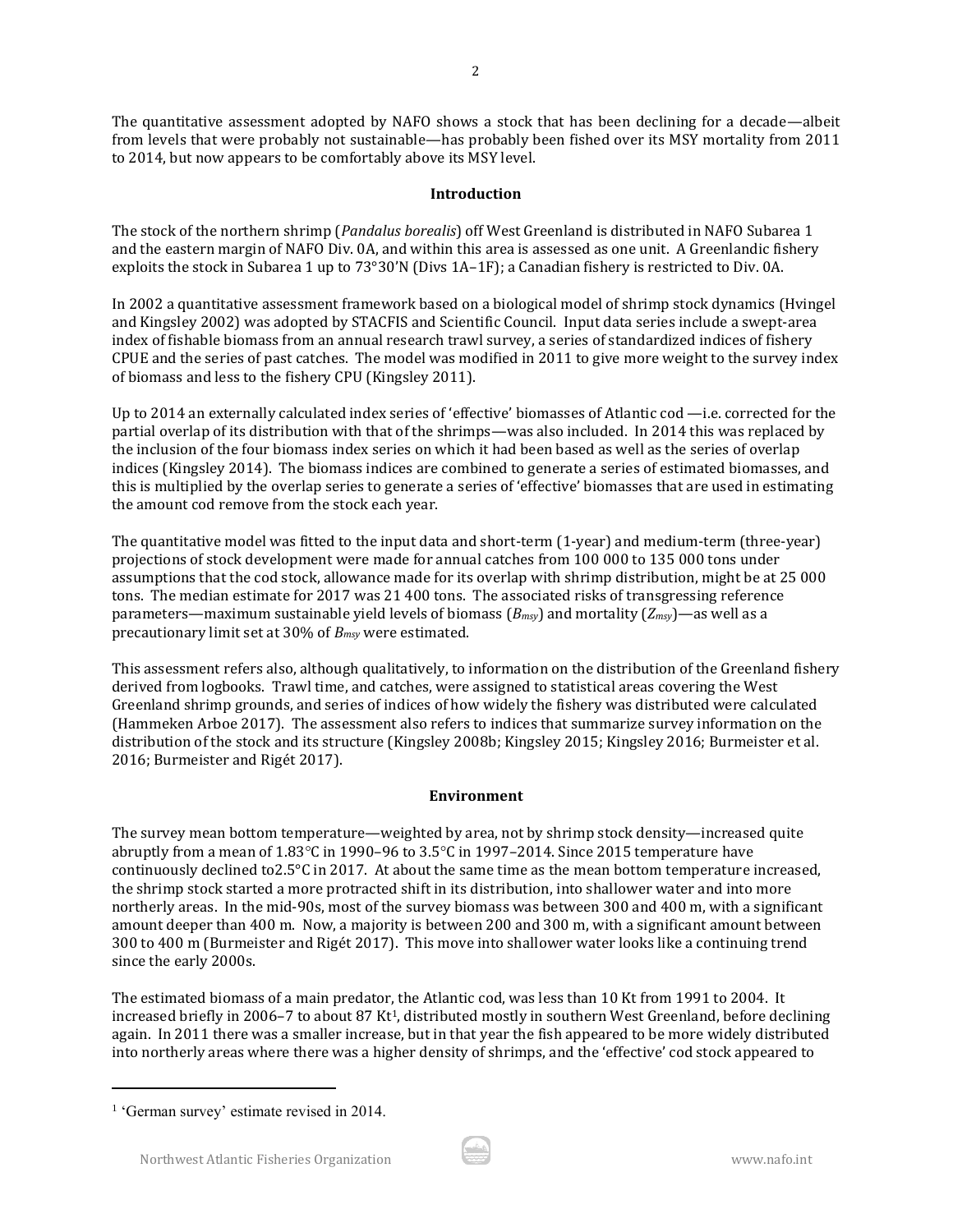have increased significantly. In 2012–2014 the biomass of cod increased considerably, and although it is mostly distributed in more southerly areas so its index of overlap with the shrimp stock has been less, the 'effective' cod stock has been greater than at any time since the start of the 1990s (Siegstad and Kingsley 2014). In 2015 the biomass of cod increased to a record 20-year value, especially in the southern part of the West Greenland (south of 64°N), while abundance of cod remain comparable with 2014. The increase in cod biomass is due to increase growth in the population. The high cod biomass was not maintained, decrease significantly over 2015 and was in 2016 only 14% of the 2015 value. The cod biomass increase in 2017, but was still considerably lower than compared to values from 2012 – 2015. The decrease were most noticeably south of 66°N. Owing to this, the overlap with the shrimp stock was very low compared to its past previous years and so is the 'effective' cod stock.

Stocks of Atlantic cod in West Greenland continue to fluctuate and while forecasting the biomass and distribution of cod on the West Greenland shrimp ground is important in predicting the dynamics of the stock of Northern shrimp and in managing the fishery, it remains an insoluble problem. The stock-dynamic model used in the assessment allows for flexible and comprehensive consideration of possible developments of the cod stock.

#### **Stock Size, Composition and Distribution**

Survey biomass increased by 130% in 1999–2003, subsequently decreasing continuously to reach at nearly its lowest level in 2014 (Fig. 6). Total survey biomass increased by 60% from 2014 – 2015, but was not maintained and survey biomass overall decreased by 25% over 2015. Nevertheless, in 2017 survey biomass overall, increased by 47% over 2016, is above its 20-year median and 93% of the temporary maximum of 2010. In 2017, the number and biomass of females are both respectively 31% and 35% higher than in 2016 values and whereas female biomass is above the 20-year upper quartile, female in numbers is above it 20 year median. Male biomass and fishable biomass both increase by 37.8% and 41.4% respectively, and in 2017 male biomass is above its 20-year median, but fishable biomass below.

|                                           |                      | Biomass (Kt) |       | Number (bn) |        |      |        |       |
|-------------------------------------------|----------------------|--------------|-------|-------------|--------|------|--------|-------|
|                                           | Survey               |              |       |             |        |      |        |       |
|                                           | Disko B.<br>& Vaigat | Offshore     | Total | Fishable    | Female | Male | Female | Age 2 |
| $2017$ value <sup>1</sup>                 | 80.9                 | 239.1        | 319.9 | 284.6       | 136.7  | 48.2 | 14.2   | 3.06  |
| $20$ -year <sup>2</sup> upper<br>quartile | 93.2                 | 291.7        | 372.5 | 344.4       | 127.1  | 66.4 | 15.2   | 7.7   |
| 20-year median                            | 80.2                 | 222.6        | 287.1 | 259.1       | 104.4  | 47.7 | 11.9   | 5.1   |
| 20-year lower<br>quartile                 | 68.7                 | 169.6        | 253.9 | 232.5       | 98.2   | 36.1 | 10.6   | 4.1   |
| $2017$ rank                               | 10.8                 | 11.6         | 12.3  | 4.3         | 6.9    | 7.7  | 14.6   | 3.3   |
| 2016 value                                | 64.8                 | 153.4        | 218.2 | 201.3       | 101.3  | 28.4 | 10.8   | 4.3   |

*Survey Measures of Stock Size*

<sup>1</sup> survey estimates of stock size for 2011, 2012, 2014, 2015, 2016 and 2017 were adjusted for incomplete coverage of the offshore strata by applying the mean offshore density to the survey strata not covered, and adding the corrected offshore estimate to that for Disko Bay and Vaigat

<sup>2</sup> 20-year percentiles, and 2017 rank, are referred to the 20 preceding years, i.e. 1997–2016.

<sup>3</sup> value recalculated in 2014

In the inshore area, comprising Disko Bay and Vaigat, the estimated survey biomass increased by 20% from 2016 to a 2017 value close to its 20-year median. The offshore biomass collectively, in 2014 close to its lowest for 20 years, increased in 2015, dropped in 2016, but increased over 2016 by 55.8% to a 2017 value above its 20-year median. Relative to stock size, last year' values indicated no sign of an incoming recruitment pulse. Nevertheless, numbers of fishable male increase over 2016 and were 2015 pre-recruits were not shown up in the fishable biomass in 2016, those 2015 pre-recruits might have caused the increase in both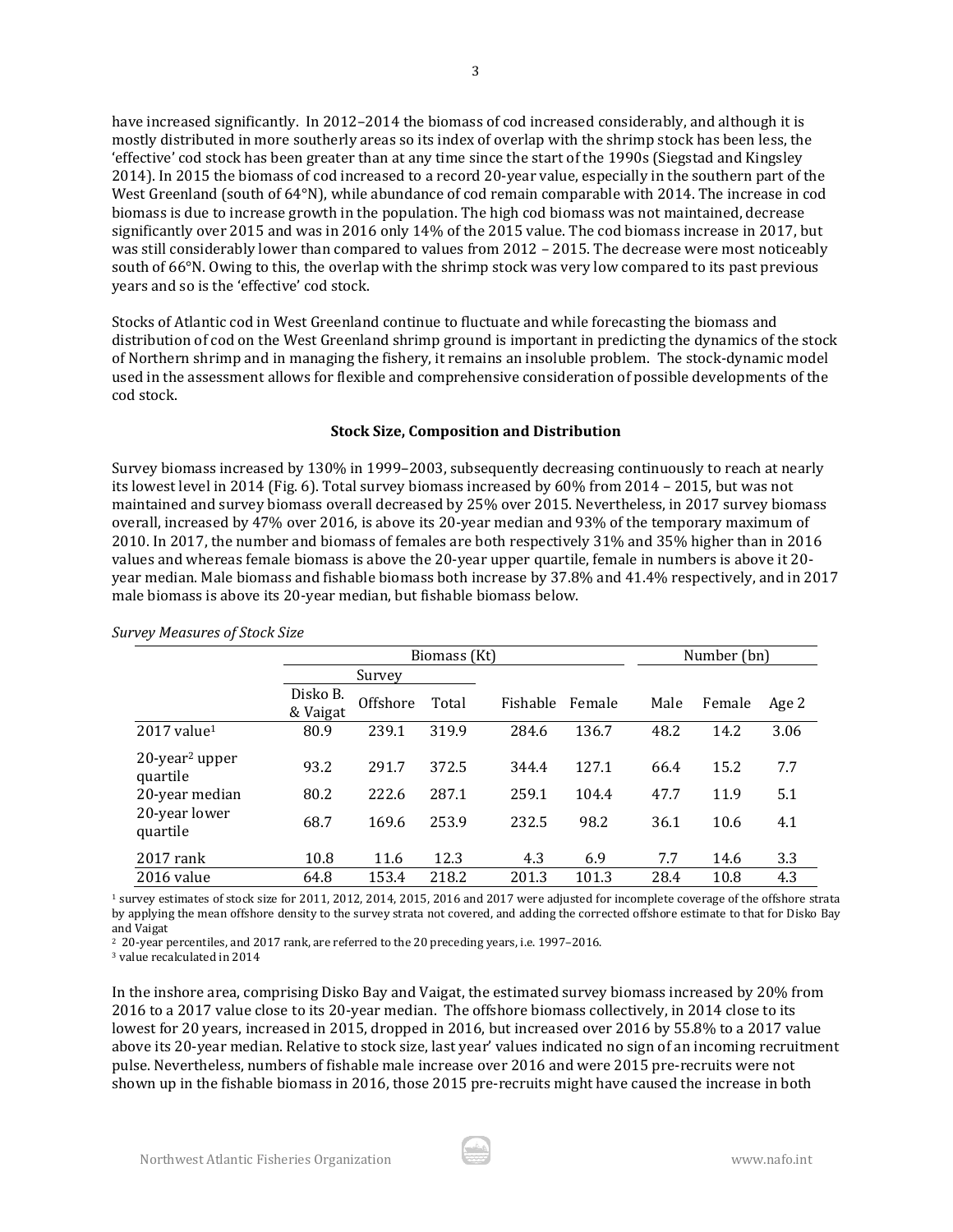|                                                                                   |                      | Number<br>'000/survey ton)     | Biomass (%)            |                              |                       |                         |  |  |
|-----------------------------------------------------------------------------------|----------------------|--------------------------------|------------------------|------------------------------|-----------------------|-------------------------|--|--|
| Overall                                                                           | Age $23$             | $14 - 16.5$<br>mm <sup>2</sup> | Fishable,<br>of survey | Fishable males,<br>of survey | Females.<br>of survey | Females.<br>of fishable |  |  |
| 2017 value                                                                        | 9.6                  | 41.1                           | 89.0                   | 46.3                         | 42.7                  | 48.0                    |  |  |
| Upper quartile <sup>1</sup><br>Median <sup>1</sup><br>Lower quartile <sup>1</sup> | 25.3<br>18.1<br>11.1 | 27.7<br>24.8<br>22.0           | 93.2<br>92.0<br>90.7   | 57.2<br>54.6<br>52.4         | 38.9<br>35.8<br>34.9  | 42.1<br>39.7<br>38.0    |  |  |
| $2017$ rank <sup>1</sup>                                                          | 3.6/20               | 11.8/1                         | 4.5/20                 | 2.1/20                       | 16.9/20               | 18.1/20                 |  |  |
| 2016 value                                                                        | 19.9                 | 22.5                           | 92.3                   | 45.9                         | 46.4                  | 50.3                    |  |  |

#### *Survey Measures of Stock Composition*

<sup>1</sup> quartiles and 2017 rank generally referred to 20 preceding years 1997–2016;

<sup>2</sup> quartiles and 2017 rank referred to 12 preceding years 2005-2016 (for which data is available);

<sup>3</sup> value recalculated in 2014

The overall stock composition in 2017 is marked, by a high proportion of females, both in the survey and in the fishable biomass, way above its upper 20-year quantile; males compose a considerable lower proportion of the fishable biomass in 2017 than in the previous years, but close to 2016 value. Relative to stock size the number of age-2 shrimps is below its 20-yr lower quartile, but the relative number of large pre-recruits is way above its 12-year upper quartile and close to a record value, so prospects for short-term recruitment are assumed good.

| Disko Bay                                                                         |                      | Number<br>('000/survey ton) | Biomass (%)            |                              |                       |                         |  |  |  |
|-----------------------------------------------------------------------------------|----------------------|-----------------------------|------------------------|------------------------------|-----------------------|-------------------------|--|--|--|
| and Vaigat                                                                        | Age 2                | $14 - 16.5$<br>mm           | Fishable,<br>of survey | Fishable males,<br>of survey | Females.<br>of survey | Females.<br>of fishable |  |  |  |
| 2017 value                                                                        | 14.6                 | 29.1                        | 91.3                   | 45.6                         | 45.6                  | 50,0                    |  |  |  |
| Upper quartile <sup>1</sup><br>Median <sup>1</sup><br>Lower quartile <sup>1</sup> | 42.8<br>30.1<br>24.3 | 33.8<br>31.2<br>27.9        | 90.2<br>89.2<br>86.1   | 56.0<br>49.9<br>48.6         | 41.7<br>36.2<br>33.2  | 46.3<br>41.0<br>38.0    |  |  |  |
| $2017$ rank <sup>1</sup>                                                          | 3.4/20               | 4.4/11                      | 18.6/20                | 1.7/12                       | 11.3/12               | 11.3/12                 |  |  |  |
| 2016 value                                                                        | 38.7                 | 25.6                        | 89.9                   | 43.2                         | 46.7                  | 52.0                    |  |  |  |

| Offshore                                           |                           | Number<br>('000/survey ton) | Biomass (%)            |                              |                       |                         |  |
|----------------------------------------------------|---------------------------|-----------------------------|------------------------|------------------------------|-----------------------|-------------------------|--|
|                                                    | Age 2                     | $14 - 16.5$ mm              | Fishable,<br>of survey | Fishable males,<br>of survey | Females.<br>of survey | Females.<br>of fishable |  |
| 2017 value                                         | 7.9                       | 45.1                        | 88.2                   | 46.5                         | 41.7                  | 47.3                    |  |
| Upper quartile <sup>1</sup><br>Median <sup>1</sup> | 20.0<br>13.6              | 25.8<br>21.1                | 94.3<br>93.5           | 56.1<br>53.5                 | 44.4<br>39.8          | 48.1<br>42.4            |  |
| Lower quartile <sup>1</sup>                        | 8.1                       | 19.1                        | 92.0                   | 48.5                         | 36.5                  | 38.6                    |  |
| $2017$ rank <sup>1</sup>                           | 5.6/2<br>$\boldsymbol{0}$ | 13.0<br>'12                 | 10.5/20                | 1.8/12                       | 7.3/12                | 8.0/12                  |  |
| 2016 value                                         | 11.9                      | 21.1                        | 93.3                   | 47.0                         | 46.3                  | 49.6                    |  |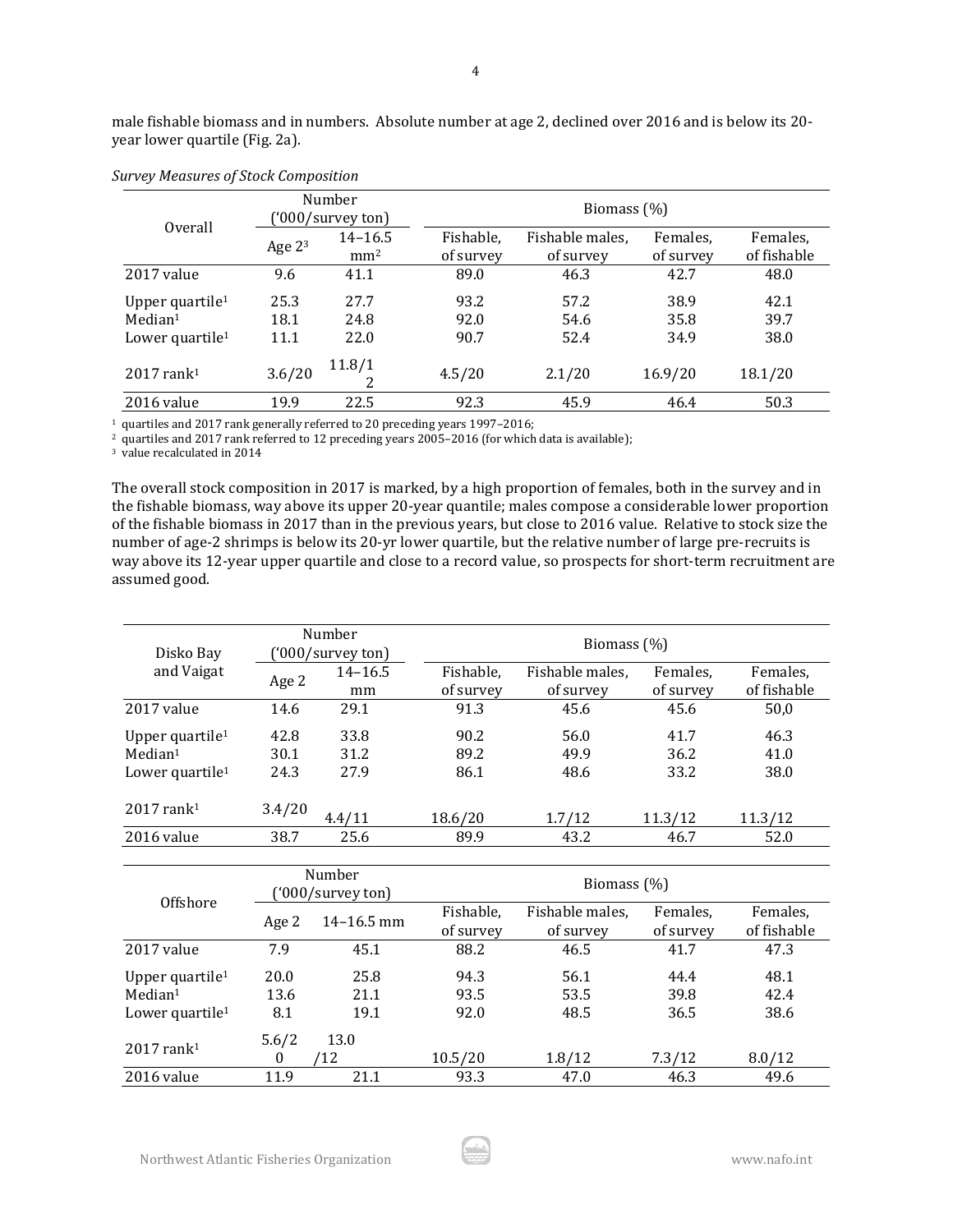Differences between the stock compositions offshore and inshore—in Disko Bay and Vaigat—have tended to be maintained over time. The inshore averages higher proportions of smaller shrimps. For the age-2 index, relative to survey biomass, the inshore quartile points have about twice the values of the offshore. Quartiles of the relative number of 14–16.5-mm shrimps are higher inshore than offshore, but 2017 value offshore is way above 20-year upper quartile, while inshore below 20-median. Inconsistently with previous years, except for 2015, offshore regions have by far higher number of pre-recruits, and where fishable-male proportions of the survey biomass are averaged a bit larger offshore, the female proportion of fishable biomass is lower offshore but close to its upper quartile. In fact, female proportions of fishable biomass in Disko Bay is close to a record value. Throughout the size distribution, the offshore stock has been biased toward larger shrimps, while the Disko Bay & Vaigat component has had higher proportions of smaller and younger shrimps.

Despite a minor drop over 2016 in both regions, females compose a high proportion of the biomass, both survey and fishable. In 2017, males constitute a low proportion of the fishable biomass. Compared with values for the previous 20 years, both inshore and the offshore fishable biomass is above their 20-year median quartile. While proportion of fishable biomass of survey biomass is unusually high inshore, it's low offshore. Like in most recent years, except 2015, the stock in 2017 in both regions, especially inshore, seems to be 'all females'.

It is uncertain, what are the limits for any of these stock-composition parameters to conduce to a 'healthy' stock with good potential for maintaining itself. For some of the statistics, past information is limited to 2005–14—a period characterized by a 70% decline in the offshore stock while the inshore has fluctuated. There are high numbers of large pre-recruits offshore which are assumed to enter the fishery within the next two year; few fishable males to recruit to the spawning stock; and, concomitantly, high proportions of spawning females in the fishable biomass, so if the fishable stock gets fished, there won't be much left.

|                                        |         | Of offshore (%) |         |          |         |              |            |  |  |  |
|----------------------------------------|---------|-----------------|---------|----------|---------|--------------|------------|--|--|--|
|                                        | North   | $W1 - 2$        | $W3-4$  | $W5 - 7$ | W8-9    | Distribution | Disko B.   |  |  |  |
|                                        |         |                 |         |          |         | Index        | and Vaigat |  |  |  |
| 2017 value                             | 30.1    | 31.3            | 25.9    | 12.7     | 0.0     | 3.7          | 25.8       |  |  |  |
| $20$ -year <sup>1</sup> upper quartile | 34.1    | 35.8            | 23.9    | 24.6     | 9.1     | 3.9          | 28.5.      |  |  |  |
| 20-year median                         | 23.2    | 31.9            | 19.0    | 20.4     | $1.5\,$ | 3.4          | 25.0       |  |  |  |
| 20-year lower quartile                 | 11.3    | 27.6            | 14.4    | 9.4      | 0.4     | 3.2          | 20.9       |  |  |  |
| $2017$ rank                            | 12.0/20 | 9.4/20          | 16.5/20 | 8.6/20   | 2.1/20  | 13.6/20      | 13.0/20    |  |  |  |
| 2016 value                             | 41.1    | 32.6            | 17.4    | 7.0      | 1.9     | 3.2          | 27.9       |  |  |  |

*Measures of Biomass Distribution within SA1*

<sup>1</sup> percentiles and 2017 rank are referred to the 20 preceding years, i.e. 1997–2016.

Within the offshore area as a whole, the trajectories have been different and since 2000 the distribution of the survey biomass has contracted and moved northwards (Fig. 3). The southernmost area had collapsed already in 2004–2007 and W3–4, around Store Hellefiske banke, collapsed in 2011 and were empty in 2012. Whereas the North area, in 2017, continue to hold high proportion of the offshore biomass, well above the 20-year median quartile, proportion in W1-W2, of the mouth of Disko Bay almost averaged, but proportion in W3-W4 is above it 20-yearupper quartile. The proportion of biomass in W5-W7 increased over 2016, but is still below the median and in W8-W9 shrimp is almost absent.

The proportions in W1–2 and Disko had been relatively constant over the preceding 19 years: the interquartile ranges were about one quarter of the medians. The deviations in, 2012, and in 2015 especially for Disko (downward) and the North (upward), W3–4 (fluctuation) were, by comparison with this earlier stability, especially remarkable.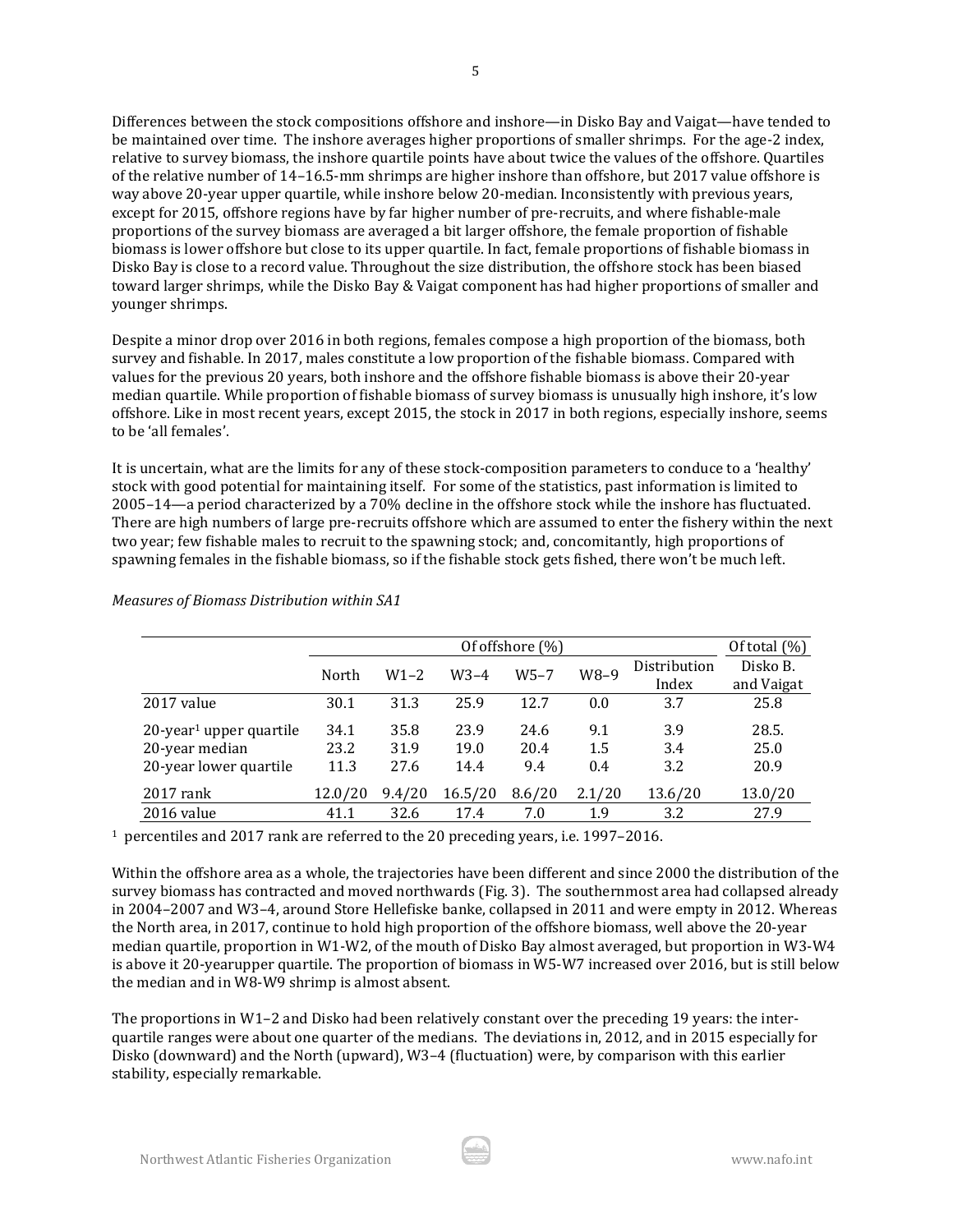#### **Fishery**

The trajectory of the fishery CPU agreed with that of the survey estimate of fishable biomass from 1988 until about 2002, when the survey index suddenly increased. The CPU index did not follow that jump but increased more slowly; but also did not suffered the rapid and sustained decrease of the survey index from 2003 through 2012. Instead it continued to increase, more slowly, until 2008, after which it also has continually declined. From 2007 through 2017 the CPUE index of relative biomass has remained significantly above the survey index, in fact CPUE index has been continuously increasing since 2014. That CPUE can be maintained while the survey index declines might be due to shrinking of the area over which the stock, and the fishery, is distributed, although we have not been able to find a satisfactory relationship between the difference between the two indices and any measure of stock distribution.

The distribution of the fishery, like that of the survey biomass, has varied over time (Fig. 4). In the 1990s over half the catches were taken south of Holsteinsborg Dybde, but southern areas have subsequently lost their shrimp stock and the fishery in Greenland waters is now concentrated in NAFO Divisions 1A and 1B. In recent years, the offshore fishery has been extending its range northwards and recent years have seen some exploitation of grounds even north of  $73°$  N (Hammeken Arboe 2017).

Between 1997 and 2003 the exploitation ratio—of catch to fishable biomass—declined from about 50% to about 25% (Fig. 1) as the catches, although steadily increasing, failed to keep up with the more rapidly increasing biomass (Fig. 6). While catches were high in 2004–2008 the ratio increased as biomass declined while catches did not, and from 2008 to 2016, except in 2015, it has stayed above average as catches were not been brought down to match the lowness of biomass estimates.

### **Results of the Quantitative Assessment**

The median estimate of the *MSY* was 137.4 Kt with quartiles at 108 and 180 Kt; an estimated mode is at 106 Kt. The model estimates that the stock biomass has decreased in every year from 2004 to 2013 even though catches since 1990 appear to have been sustainable. Fishable biomass at end 2017 is projected close to the 2015 value and 39% above *Bmsy*. The catches projected for 2017 are expected to hold total mortality in 2017 below 65% of *Zmsy*.

Table: *P. borealis* in West Greenland: model estimates of stock status at end of, or during, 2017.

| Biomass ratio $B/Bmsy$ (median estimate, %)   | 138.8 |
|-----------------------------------------------|-------|
| Prob. $B$ < $B$ msy $(\%)$                    | 12.0  |
| Prob. $BBlim (%)$                             | 0.0   |
| Mortality ratio $Z/Zmsy$ (median estimate, %) | 58.3  |
| Prob. $Z > Z$ <i>msy</i> $(\%)$               | 15.5  |

Risks associated with eight possible catch levels for 2018, with an 'effective' cod stock at 25 000 t, are estimated to be:

| 25 000 t cod                      | Catch option ('000 tons) |      |      |      |      |      |      |      |
|-----------------------------------|--------------------------|------|------|------|------|------|------|------|
| Risk of:                          | 100                      | 105  | 110  | 115  | 120  | 125  | 130  | 135  |
| falling below Bmsy end $2018$ (%) | 13.3                     | 14.7 | 14.6 | 15.0 | 15.0 | 15.4 | 16.3 | 16.5 |
| falling below Blim end $2018$ (%) | 0.0                      | 0.0  | 0.0  | 0.0  | 0.0  | 0.0  | 0.0  | 0.0  |
| exceeding Zmsy in $2018$ (%)      | 18.0                     | 20.5 | 22.7 | 25.0 | 27.6 | 30.5 | 32.9 | 34.9 |
| exceeding Zmsy in 2019 $(\%)$     | 19.0                     | 21.2 | 23.8 | 26.8 | 29.3 | 31.8 | 34.5 | 37.0 |

If a mortality risk (i.e. that estimable mortality will exceed *Zmsy*) criterion of 35% is observed, catches of 120– 130 Kt are predicted to be sustainable, provided that the effective cod biomass makes only moderately large gains in the coming years.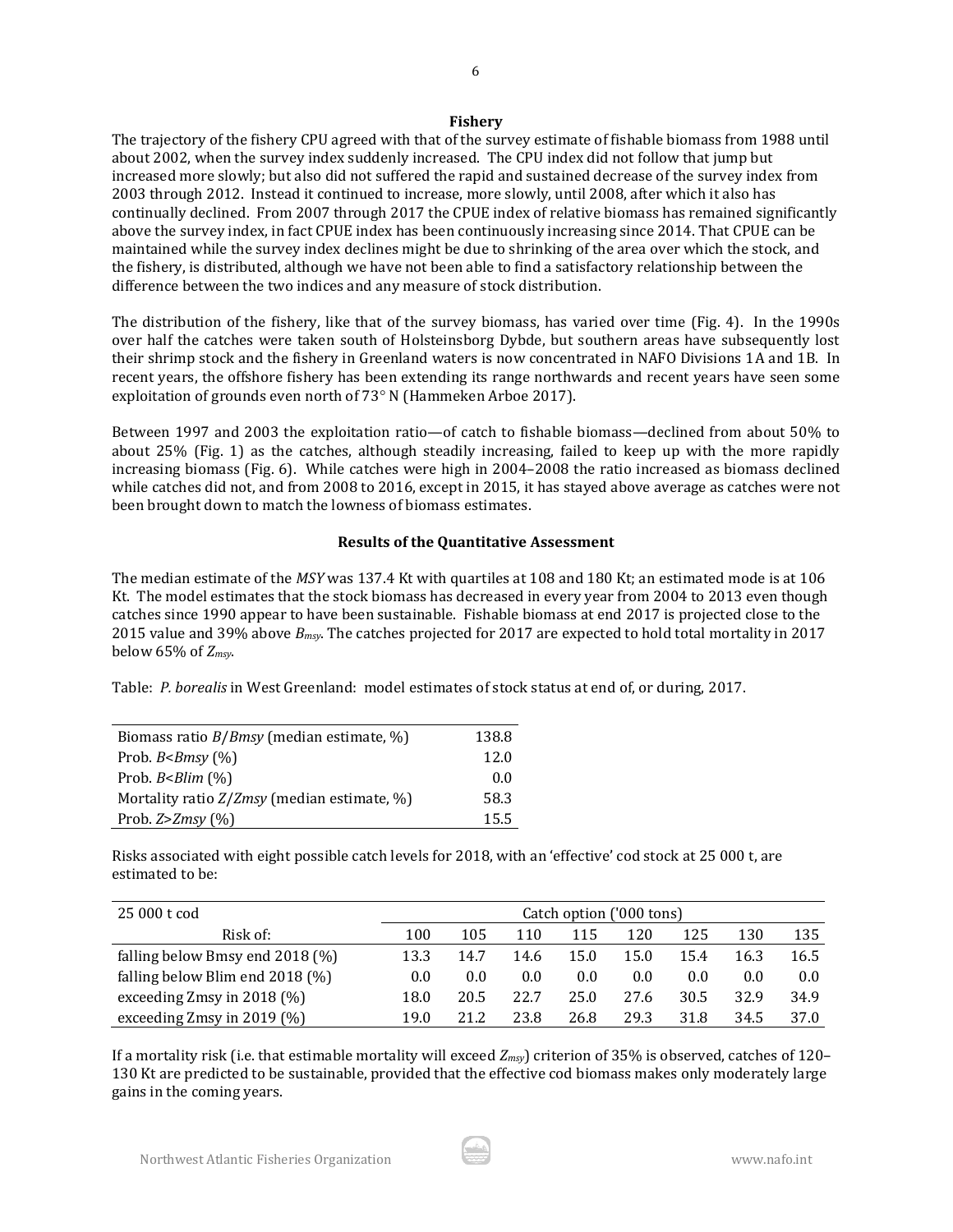Predation by cod can be significant and have a major impact on shrimp stocks. Currently the cod stock at West Greenland is at a low level, but recent years have seen slow, but progressive, increases. A large cod stock that would significantly increase shrimp mortality could be established in two ways: either by a slow rebuilding process or by immigration of one or two large year-classes from areas around Iceland, as in the late 1980s. The question of cod predation is bedeviled by the difficulty of foreseeing the evolution of the stock and complicated by uncertainty as to the overlap between the two species.

Projections of stock development were made under the assumption that the 'effective' cod stock will remain at levels consistent with recent estimates, and that parameters of the stock-dynamic and predation processes, including their uncertainties, will retain the values estimated from the 30-year data series. Eight levels of annual catch were investigated from 100 000 to 120 000 tons (Figs 10–11), Table 4; Appendix).

### **Precautionary Approach**

The 'Precautionary Approach' framework developed by Scientific Council defined a limit reference point for fishing mortality, *Flim*, as equal to *Fmsy*. The limit reference point for stock size measured in units of biomass, *Blim*, is a spawning stock biomass below which unknown or low recruitment is expected. Buffer reference points, *Bbuf* and *Fbuf*, are also requested to provide a safety margin that will ensure a small risk of exceeding the limits.

The limit reference point for mortality in the current assessment framework is *Zmsy*, i.e. Z-ratio=1 and the risk of exceeding this point is given in this assessment. *Blim* was set at 30% of *Bmsy*. The risks of transgressing *Blim* under scenarios of different future catches have been estimated (Table 4) and are low.

### **Conclusions**

The stock is predicted to remain well above its *MSY* level at end 2017. Given the uncertainty of both stock status and stock-dynamic parameters, the risk of exceeding *Zmsy* should probably not exceed 35%. A quantitative assessment indicates that catches at 105 Kt would keep the risk of exceeding *Zmsy* below 21%, assuming certain limits on the evolution of the biomass of Atlantic cod.

According to Kingsley (2013) "There is, however, some emerging evidence that the assessment model and therefore the advice that is produced from its results are both somewhat unstable: favorable stock biomass indicators (i.e. high survey estimates or high CPUE, or both) in a given year tend to produce both a higher modelled estimate of relative stock size and also a higher estimate of MSY, resulting in a high estimate of the catch that will satisfy the mortality-risk criterion. And vice versa when biomass indicators are low. Therefore, a catch-smoothing rule appears to be a necessary component of an HCR that is founded on the present assessment method".

Parameter estimate of MSY was quite different than that estimated in 2016 (Table 2) suggesting some degree of instability of the model. This was further demonstrated by changes in perception of stock trajectory in recent years based on a 5-year retrospective analysis (Figure 12). It was also noted that since 2011, the input data is based on the most recent 30-year period which effectively loses a year of historical data in the current year assessment. This was introduced as a practical computational convenience which has the consequence of eliminating an earlier period in which high cod abundance was realized. The resulting instability should be investigated further.

At the present state the biomass is 39% above its *Bmsy,* and in the medium term, model results estimate that catches of up to 105 t/yr would be associated with a stable stock (Figure 10). Medium-term projections were summarized by plotting the risk of exceeding *Zmsy* against the risk of falling below *Bmsy* over 5 years (Figure 10). For catches of less than 105 Kt the mortality risk is less than 21% but increasing over the projection period. The relative biomass is relatively insensitive to catch level but changes with time.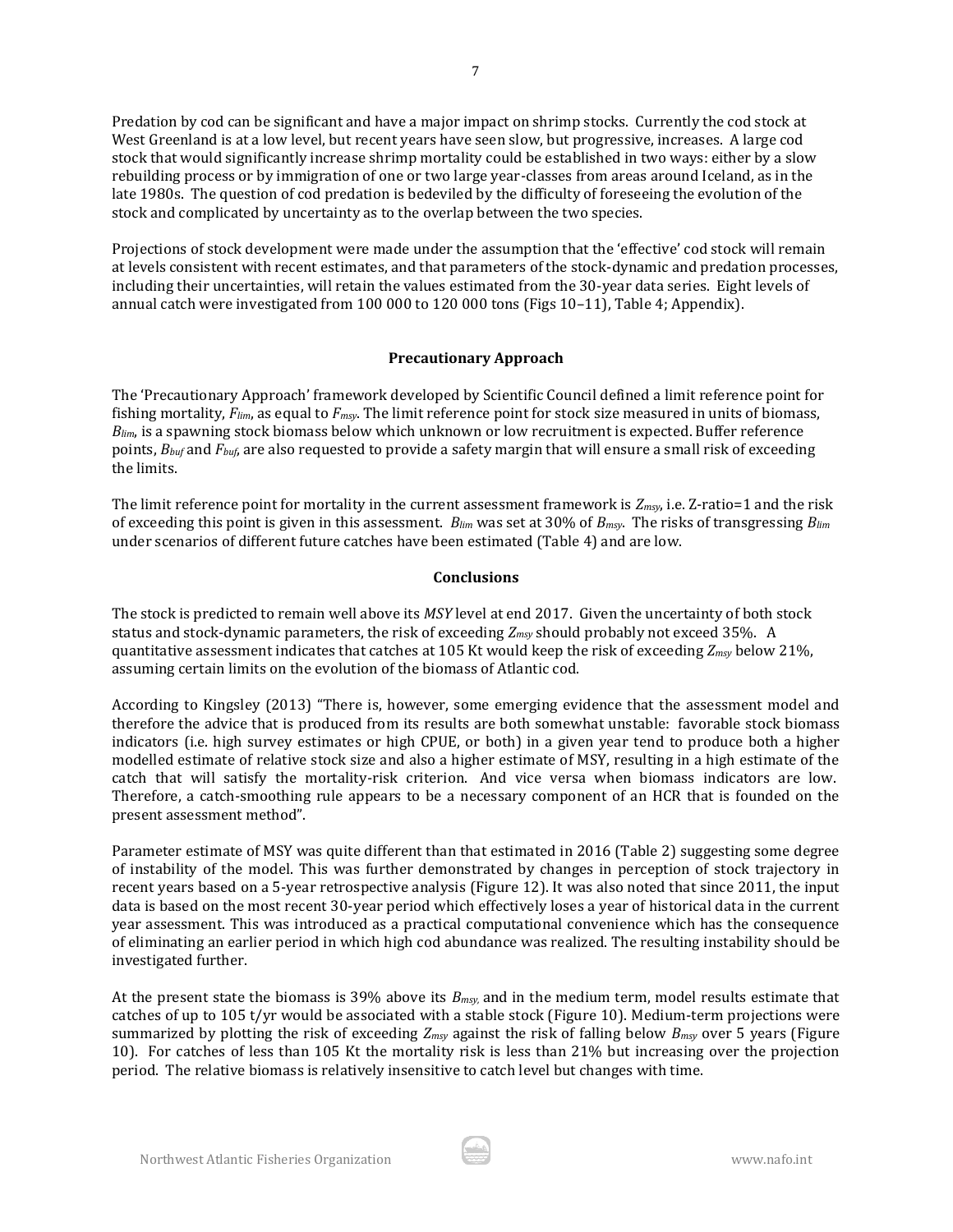The TAC advice for this stock has until recently been set according to an accepted risk level of 35% of exceeding Zmsy. However, there is concern that the model in the most recent years does not fully reflect the uncertainty associated with stock status. SC therefore considers that a lower risk tolerance of around 20% is warranted equaling a TAC of approximately 105 000 t in 2018.

### **Acknowledgements**

Thanks are due to Anja Retzel for updating the information on the biomass of the cod stock in West Greenland trawl survey and to Mads Rossing Lund of the Greenland Fishery and Licence Control for information on the fishery. Dr Carsten Hvingel developed the initial version of the surplus-production model and wrote the WinBUGS coding for it.

#### **References**

- BURMEISTER, AD., F.F RIGET. 2017. The West Greenland trawl survey for *Pandalus borealis*, 2017, with reference to earlier results. *NAFO SCR Doc*. 017/051, Ser. No. N6720. 39 pp.
- BURMEISTER, AD., M.C.S. KINGSLEY. 2016. The West Greenland trawl survey for *Pandalus borealis*, 2016, with reference to earlier results. *NAFO SCR Doc*. 016/041, Ser. No. N6590. 39 pp.
- BURMEISTER, AD., M.C.S. KINGSLEY. 2015. The West Greenland trawl survey for *Pandalus borealis*, 2015, with reference to earlier results. *NAFO SCR Doc*. 015/043, Ser. No. N6478. 39 pp.
- GRUNWALD, E. 1998. Nahrungsökologishe Untersuchungen an Fischbeständen im Seegebiet vor Westgrönland. Ph.D. Dissertation, Christian-Albrechts-Universität, Kiel, Germany. 208 pp.
- HAMMEKEN ARBOE, N. 2017. Catch table update for the West Greenland shrimp fishery. *NAFO SCR Doc*. 17/055 Ser. No. N6724. 5 pp.
- HAMMEKEN ARBOE, N. and M.C.S. KINGSLEY. 2017. The Fishery for Northern Shrimp (*Pandalus borealis*) off West Greenland, 1970–2017. *NAFO SCR Doc.* 17/056, Ser. No. 6725. 44 pp.
- HOLLING, C.S. 1959. Some characteristics of simple types of predation and parasitism. *Can. Entomol.* **91**: 385–398.
- HVINGEL, C. 2004. The fishery for northern shrimp (*Pandalus borealis*) off West Greenland, 1970–2004. *NAFO SCR Doc.* 04/75, Ser. No. N5045.
- HVINGEL, C. and M.C.S. KINGSLEY. 2002. A framework for the development of management advice on a shrimp stock using a Bayesian approach. *NAFO SCR Doc.* 02/158, Ser. No. N4787.
- KINGSLEY, M.C.S. 2008a. CPU Series for the West Greenland Shrimp Fishery. *NAFO SCR Doc*. 08/62 Ser. No. N5591. 6 pp.
- KINGSLEY, M.C.S. 2008b. Indices of distribution and location of shrimp biomass for the West Greenland research trawl survey. *NAFO SCR Doc*. 08/78 Ser. No. N5610. 4 pp.
- KINGSLEY, M.C.S. 2011. A provisional assessment of the shrimp stock off West Greenland in 2011. *NAFO SCR Doc*. 11/058, Ser. No. N5983. 23 pp.
- KINGSLEY, M.C.S. 2012. A provisional assessment of the shrimp stock off West Greenland in 2012. *NAFO SCR Doc*. 12/046, Ser. No. N6107. 23 pp.
- KINGSLEY, M.C.S. 2013. A Naive Simulator for a Harvest Control Rule for the West Greenland Fishery for P. borealis. *NAFO SCR Doc*. 13/055, Ser. No. N6215. 7 pp.
- KINGSLEY, M.C.S. 2015. A Stock-Dynamic Model of the West Greenland Stock of Northern Shrimp. *NAFO SCR Doc*. 15/050, Ser. No. N6485. 17 pp.
- KINGSLEY, M.C.S. 2016. A Stock-Dynamic Model of the West Greenland Stock of Northern Shrimp. *NAFO SCR Doc*. 16/047, Ser. No. N6596. 16 pp.
- PELLA, J.S. and P.K. TOMLINSON. 1969. A generalised stock-production model. *Bull. Inter-Am. Trop. Tuna Comm.* 13: 421–496.
- SCHAEFER, M.B. 1954. Some aspects of the dynamics of populations important to the management of the commercial marine fisheries. *Bull. Inter-Am. Trop. Tuna Comm.*, **1**: 27–56.
- SIEGSTAD, H. and M.C.S. KINGSLEY 2014. A preliminary estimate of Atlantic cod (*Gadus morhua*) biomass in West Greenland offshore waters (NAFO Subarea 1) for 2014 and recent changes in the spatial overlap with Northern Shrimp (*Pandalus borealis*). *NAFO SCR Doc*. 14/xxx, Ser. No. Nxxxx. xx pp.

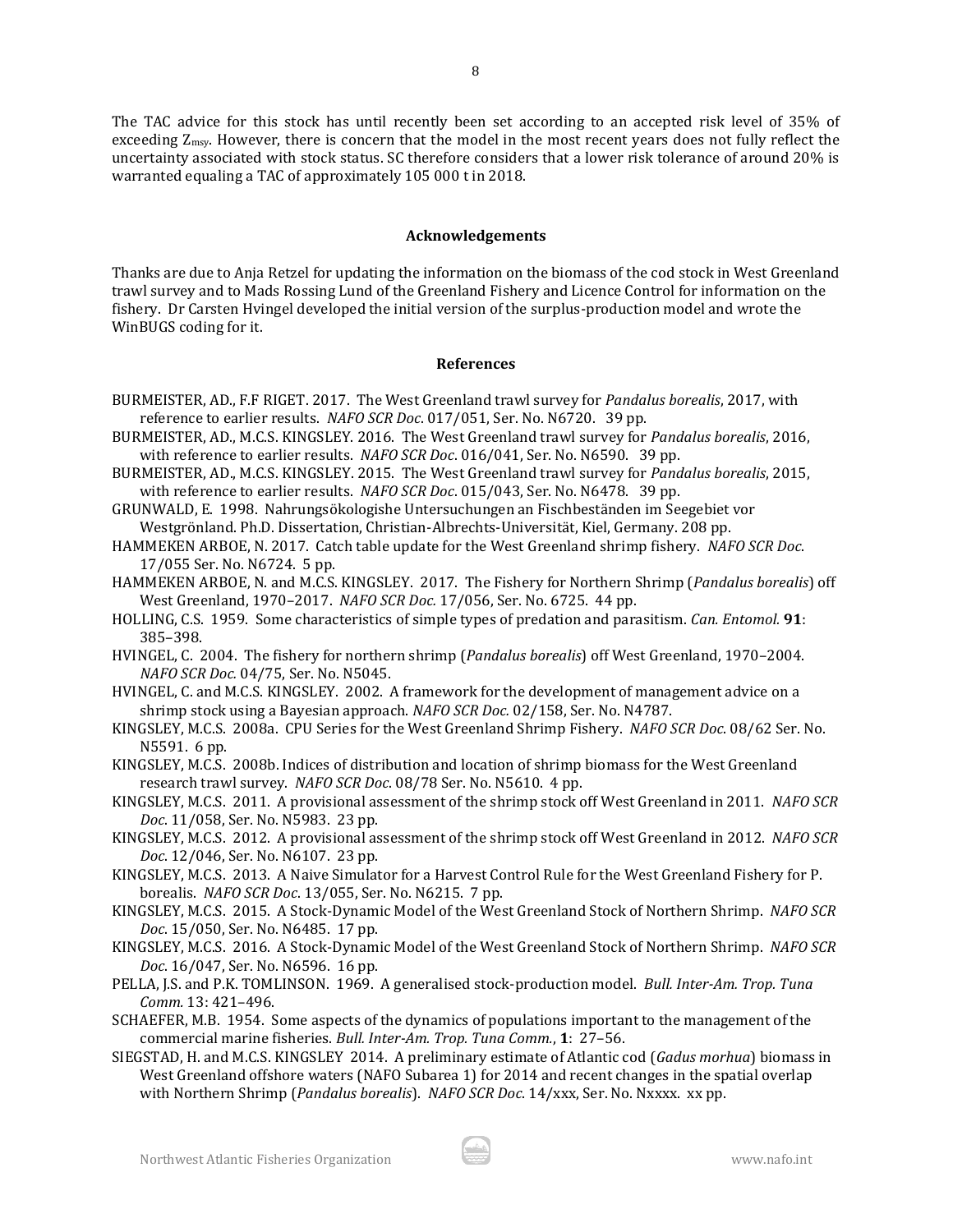- STORR-PAULSEN, M., J. CARL and K. WIELAND. 2006. The importance of Atlantic Cod (*Gadus morhua*) predation on Northern Shrimp (*Pandalus borealis*) in Greenland waters 2005. *NAFO SCR Doc*. 06/68*.* Ser. No. N5318. 16 pp.
- WIELAND, K. 2005. Conversion of northern shrimp (*Pandalus borealis*) biomass, recruitment and mean size from previous years (1988–2004) to the new standard trawl used in the Greenland bottom trawl survey at West Greenland in 2005. *NAFO SCR Doc.* 05/75, Ser. No. N5180. 6pp.
- WIELAND, K. and M. STORR-PAULSEN. 2004. A comparison of different time series of Atlantic cod (*Gadus morhua*) biomass at West Greenland and their potential use for the assessment of Northern shrimp (*Pandalus borealis*) in NAFO Subareas 0+1. *NAFO SCR Doc.* 04/71*,* Ser. No. N5041.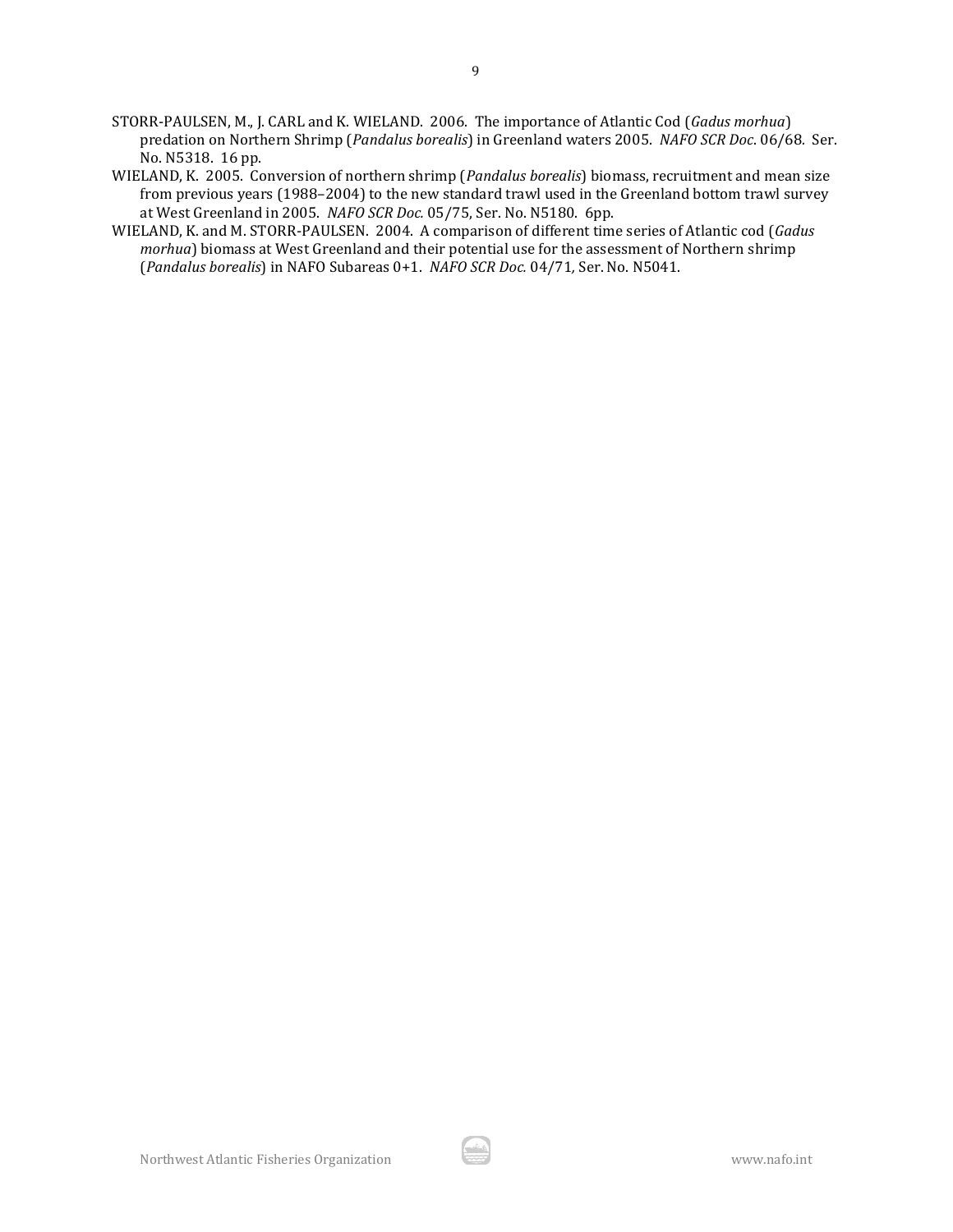|      | Effective cod<br>biomass <sup>1</sup> (Kt) | Catch (Kt) | Provisional | Survey index of<br>catch (Kt) fishable biomass (Kt) | Predation<br>estimate <sup>2</sup><br>(Kt) | Cod-stock<br>estimate <sup>2</sup><br>(Kt) | In CPUE<br>$(1990=0)$    |
|------|--------------------------------------------|------------|-------------|-----------------------------------------------------|--------------------------------------------|--------------------------------------------|--------------------------|
| 1988 | 314.10                                     | 73.616     |             | 223.2                                               |                                            |                                            | 0.1484                   |
| 1989 | 136.70                                     | 80.671     |             | 209                                                 | 213.7                                      | 470.9                                      | 0.0501<br>$\overline{2}$ |
| 1990 | 10.06                                      | 83.967     |             | 207                                                 | 27.8                                       | 184.1                                      | $\boldsymbol{0}$         |
| 1991 | 1.77                                       | 91.487     |             | 146                                                 | 2.7                                        | 19.8                                       | 0.0406<br>1              |
| 1992 | 0.29                                       | 105.487    |             | 194.2                                               | 0.8                                        | 2.9                                        | 0.1175                   |
| 1993 | 0.24                                       | 91.013     |             | 216.5                                               |                                            |                                            | 0.1045                   |
| 1994 | 0.07                                       | 92.805     |             | 223.1                                               |                                            |                                            | 0.1015                   |
| 1995 | 0.05                                       | 87.388     |             | 183.2                                               |                                            |                                            | 0.1938                   |
| 1996 | 0.08                                       | 84.095     |             | 192.1                                               |                                            |                                            | 0.2405                   |
| 1997 | 0.08                                       | 78.128     |             | 167.1                                               |                                            |                                            | 0.2151                   |
| 1998 | 0.06                                       | 80.495     |             | 244.3                                               |                                            |                                            | 0.3579                   |
| 1999 | 0.09                                       | 92.198     |             | 237.3                                               |                                            |                                            | 0.4692                   |
| 2000 | 0.38                                       | 97.968     |             | 280.3                                               |                                            |                                            | 0.5665                   |
| 2001 | 0.80                                       | 102.926    |             | 280.5                                               |                                            |                                            | 0.5208                   |
| 2002 | 0.70                                       | 135.172    |             | 369.5                                               |                                            |                                            | 0.6977                   |
| 2003 | 0.91                                       | 130.173    |             | 548.3                                               |                                            |                                            | 0.7679                   |
| 2004 | 1.36                                       | 149.332    |             | 528.3                                               |                                            |                                            | 0.8683                   |
| 2005 | 2.71                                       | 156.899    | 140.5       | 494.2                                               |                                            |                                            | 0.9067                   |
| 2006 | 21.98                                      | 157.315    | 140.2       | 451                                                 |                                            |                                            | 0.8881                   |
| 2007 | 14.95                                      | 144.19     | 135.2       | 336.1                                               |                                            |                                            | 0.9358                   |
| 2008 | 8.31                                       | 153.889    | 131.6       | 262.6                                               |                                            |                                            | 0.9749                   |
| 2009 | 2.52                                       | 135.458    | 108.8       | 255.1                                               |                                            |                                            | 0.8589                   |
| 2010 | 5.40                                       | 133.99     | 138.5       | 318.7                                               |                                            |                                            | 0.8326                   |
| 2011 | 23.75                                      | 123.985    | 126         | 245.7                                               |                                            |                                            | 0.8691                   |
| 2012 | 39.49                                      | 115.975    | 110         | 176.4                                               |                                            |                                            | 0.7845                   |
| 2013 | 37.48                                      | 95.381     | 100         | 218.1                                               |                                            |                                            | 0.6538                   |
| 2014 | 58.60                                      | 88.765     | 90          | 170                                                 |                                            |                                            | 0.7412                   |
| 2015 | 52.26                                      | 72.256     | 65          | 255.5                                               |                                            |                                            | 0.79                     |
| 2016 | 3.12                                       | 85.527     | 82          | 201.3                                               |                                            |                                            | 0.8139                   |
| 2017 | 21.4                                       |            | 90          | 284.6                                               |                                            |                                            | 0.9323                   |

**Table 1.** *Pandalus borealis* in West Greenland:input data series 1987–2017 for stock-dynamic assessment model.

 'effective cod biomass' was not an input data series in 2017; instead, four series of cod survey biomass indices were input and used to estimate a cod biomass series which was multiplied by an input overlap series to generate an 'effective cod' series; tabulated are the median resulting estimates (see Kingsley 2014).

Grunwald (1998).

 survey estimates of fishable biomass for 2011, 2012, and 2014–17 were adjusted for incomplete coverage of offshore strata.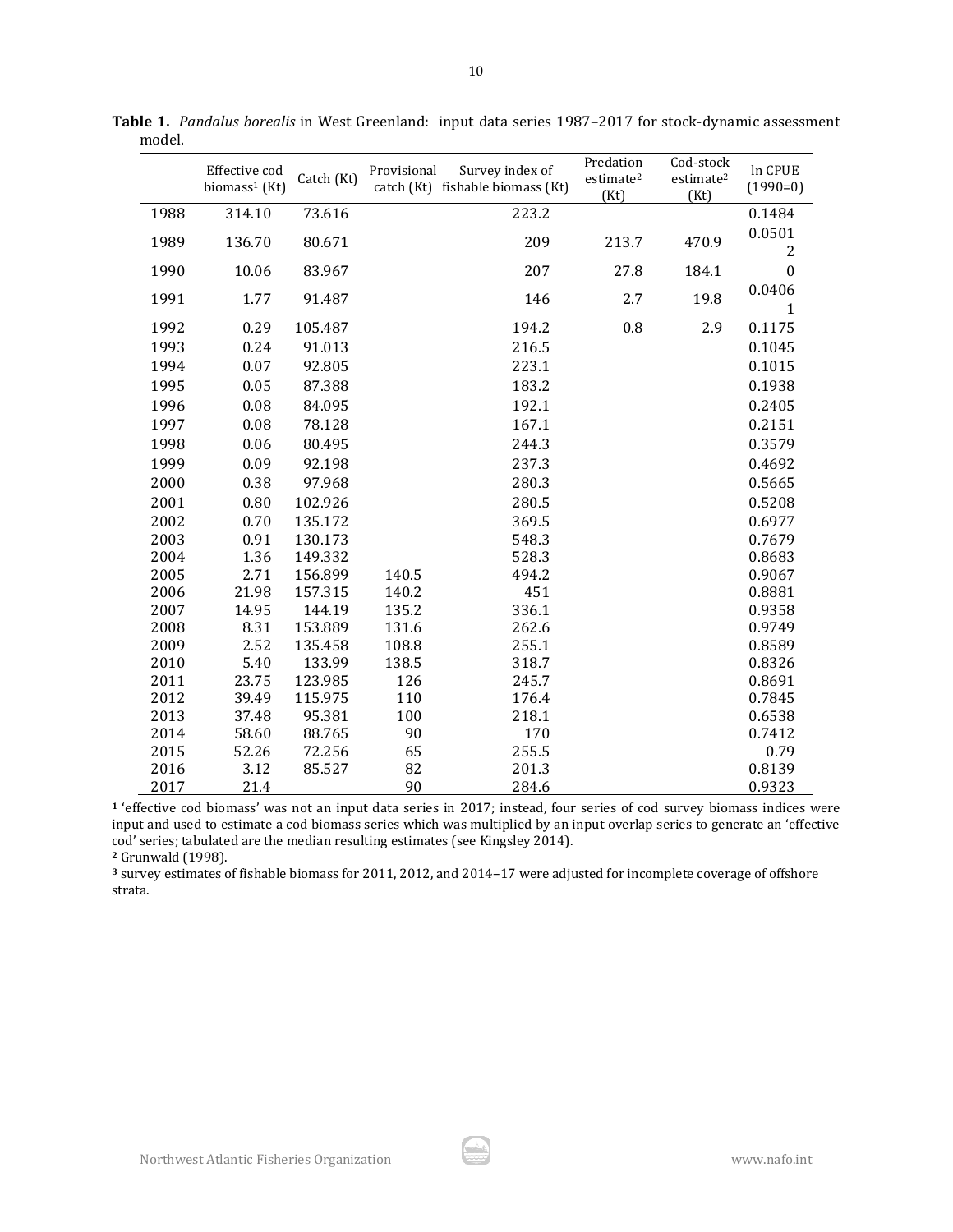|                                        |       |                   |       |        |       |           | Median |
|----------------------------------------|-------|-------------------|-------|--------|-------|-----------|--------|
|                                        | Mean  | S.D.              | 25%   | Median | 75%   | Est. mode | (2016) |
| Max.sustainable yield                  | 153.3 | 90.5              | 107.5 | 137.4  | 180.2 | 105.6     | 126.7  |
| $B/Bmsy$ , end current year (proj.)(%) | 143.6 | 40.3              | 115.0 | 138.8  | 166.5 | 129.2     | 111.4  |
| Biomass risk, end current year(%)      | 12.0  | 32.5              |       |        |       |           |        |
| $Z/Z$ msy, current year (proj.)(%)     |       | $\qquad \qquad -$ | 39.0  | 58.3   | 84.0  |           | 62.8   |
| Carrying capacity                      | 3878  | 3248              | 1920  | 2969   | 4721  | 1151      | 2818   |
| Max. sustainable yield ratio (%)       | 11.2  | 7.1               | 5.9   | 10.4   | 15.4  | 8.8       | 9.7    |
| Survey catchability (%)                | 18.1  | 15.2              | 7.8   | 13.6   | 23.2  | 4.4       | 15.3   |
| CPUE catchability                      | 1.2   | 1.0               | 0.5   | 0.9    | 1.6   | 0.3       | 1.0    |
| Effective cod biomass 2017 (Kt)        | 26.2  | 25.5              | 15.1  | 21.4   | 29.6  | 11.8      | 3.1    |
| $ P_{50\%} $                           | 4.0   | 7.7               | 0.2   | 1.1    | 4.2   | $-4.8$    | 1.3    |
| $V_{max}$                              | 1.5   | 2.0               | 0.3   | 0.6    | 1.8   | $-1.2$    | 0.8    |
| $CV$ of process $(\% )$                | 14.4  | 3.8               | 11.7  | 13.8   | 16.6  | 12.6      | 14.0   |
| $CV$ of survey fit $(\%)$              | 16.9  | 1.8               | 15.8  | 17.0   | 18.2  | 17.2      | 16.8   |
| CV of CPUs fit (%)                     | 20.1  | 2.9               | 18.2  | 19.6   | 21.4  | 18.5      | 19.7   |

**Table 2.** *Pandalus borealis* in West Greenland: summary of estimates of selected parameters from Bayesian fitting of a surplus production model, 2017.

| Table 3. Pandalus borealis in West Greenland: selected <sup>1</sup> correlations (%) between model parameters, 2017. |  |  |
|----------------------------------------------------------------------------------------------------------------------|--|--|
|----------------------------------------------------------------------------------------------------------------------|--|--|

|                                    | Start |     |       |      |      |            |       |       |            |     |
|------------------------------------|-------|-----|-------|------|------|------------|-------|-------|------------|-----|
|                                    | biom. | CV  |       | CV   |      | <i>P50</i> |       |       | <b>MSY</b> |     |
|                                    | ratio | cpu | CVs   | proc | Vmax | $\%$       | Qc    | Os    | ratio      | K   |
| Max. sustainable yield             |       |     |       |      |      |            | $-10$ | $-10$ | 32         | 19  |
| Carrying capacity                  | 9     |     |       |      | $-7$ |            | $-56$ | $-56$ | $-54$      | 100 |
| Max. sustainable yield ratio $(%)$ | $-17$ |     |       |      | 12   |            | 81    | 81    | 100        |     |
| Survey catchability $(%)$          | $-31$ |     |       | $-8$ | 15   | $-6$       | 100   | 100   |            |     |
| CPUE catchability                  | $-31$ |     |       | -8   | 15   | -6         | 100   |       |            |     |
| P50%                               | 13    |     |       |      | 74   | 100        |       |       |            |     |
| Vmax                               | $-7$  |     |       |      | 100  |            |       |       |            |     |
| $CV$ of process $(\%)$             | 15    | 19  | $-16$ | 100  |      |            |       |       |            |     |
| CV of survey fit (%)               |       |     | 100   |      |      |            |       |       |            |     |
| CV of CPUE fit (%)                 |       | 100 |       |      |      |            |       |       |            |     |
| CV of predation fit (%)            |       |     |       |      |      |            |       |       |            |     |

 $^{\rm 1}$  those over 5%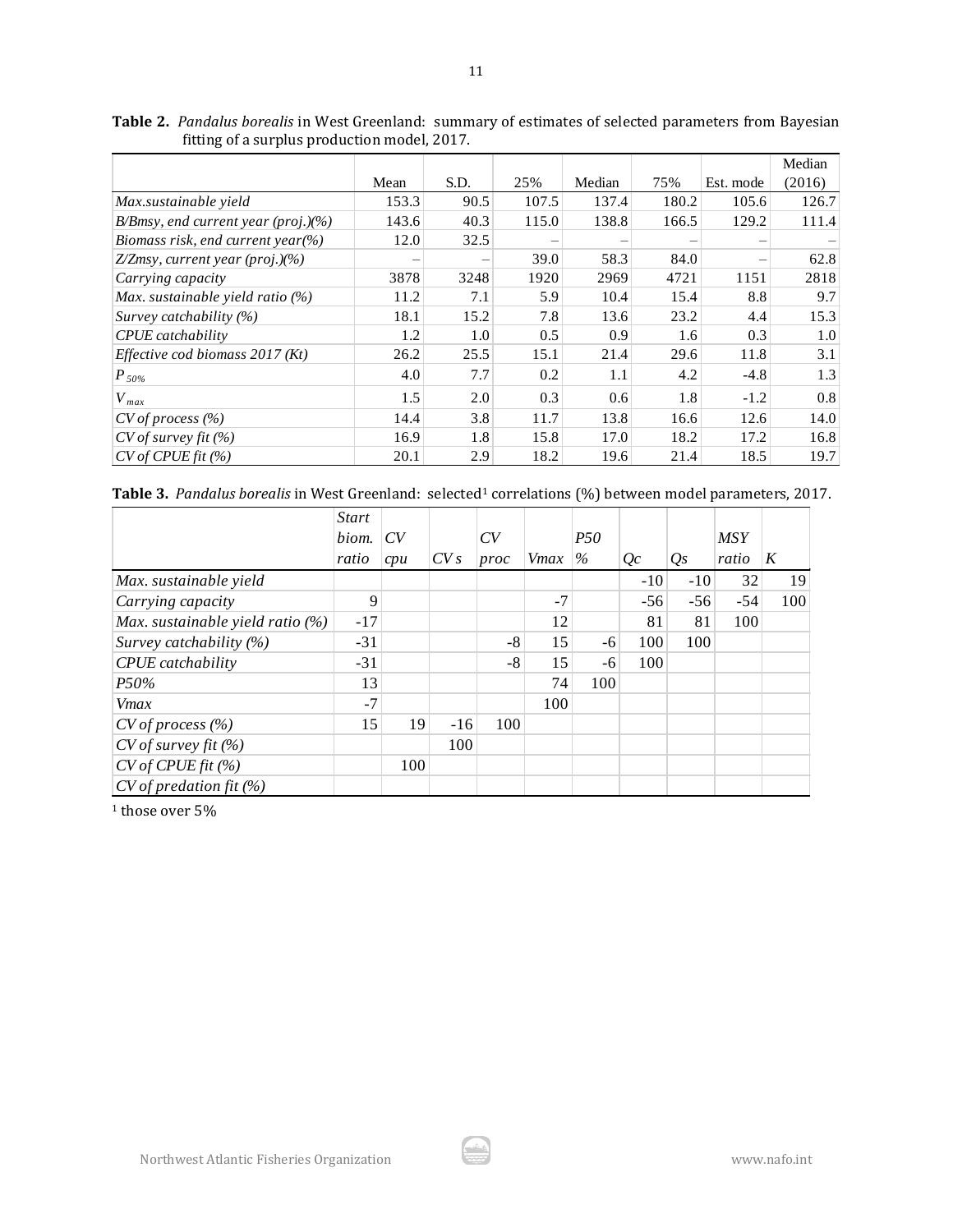| Catch<br>(Kt/yr) | Prob. biomass $\lt B_{msy}$<br>$\binom{0}{0}$ | Prob. biomass $\leq B_{lim}$<br>(96) | Prob. mort $> Z_{msy}$ (%) |
|------------------|-----------------------------------------------|--------------------------------------|----------------------------|
| 100              | 13.3                                          | 0.0                                  | 18.0                       |
| 105              | 14.7                                          | 0.0                                  | 20.5                       |
| 110              | 14.6                                          | 0.0                                  | 22.7                       |
| 115              | 15.0                                          | 0.0                                  | 25.0                       |
| 120              | 15.0                                          | 0.0                                  | 27.6                       |
| 125              | 15.4                                          | 0.0                                  | 30.5                       |
| 130              | 16.3                                          | 0.0                                  | 32.9                       |
| 135              | 16.3                                          | 0.0                                  | 34.9                       |

**Table 4.** *Pandalus borealis* in West Greenland: risks (%) of exceeding limit mortality in 2018 and of falling below *Bmsy* or limit\* biomass at the end of 2018 assuming effective cod biomass 25 Kt.

\* limit biomass is 30% of *Bmsy*



**Fig. 1.** *Pandalus borealis* in West Greenland: catch, fishable biomass and exploitation index, 1988–2017 (2017 catch is provisional).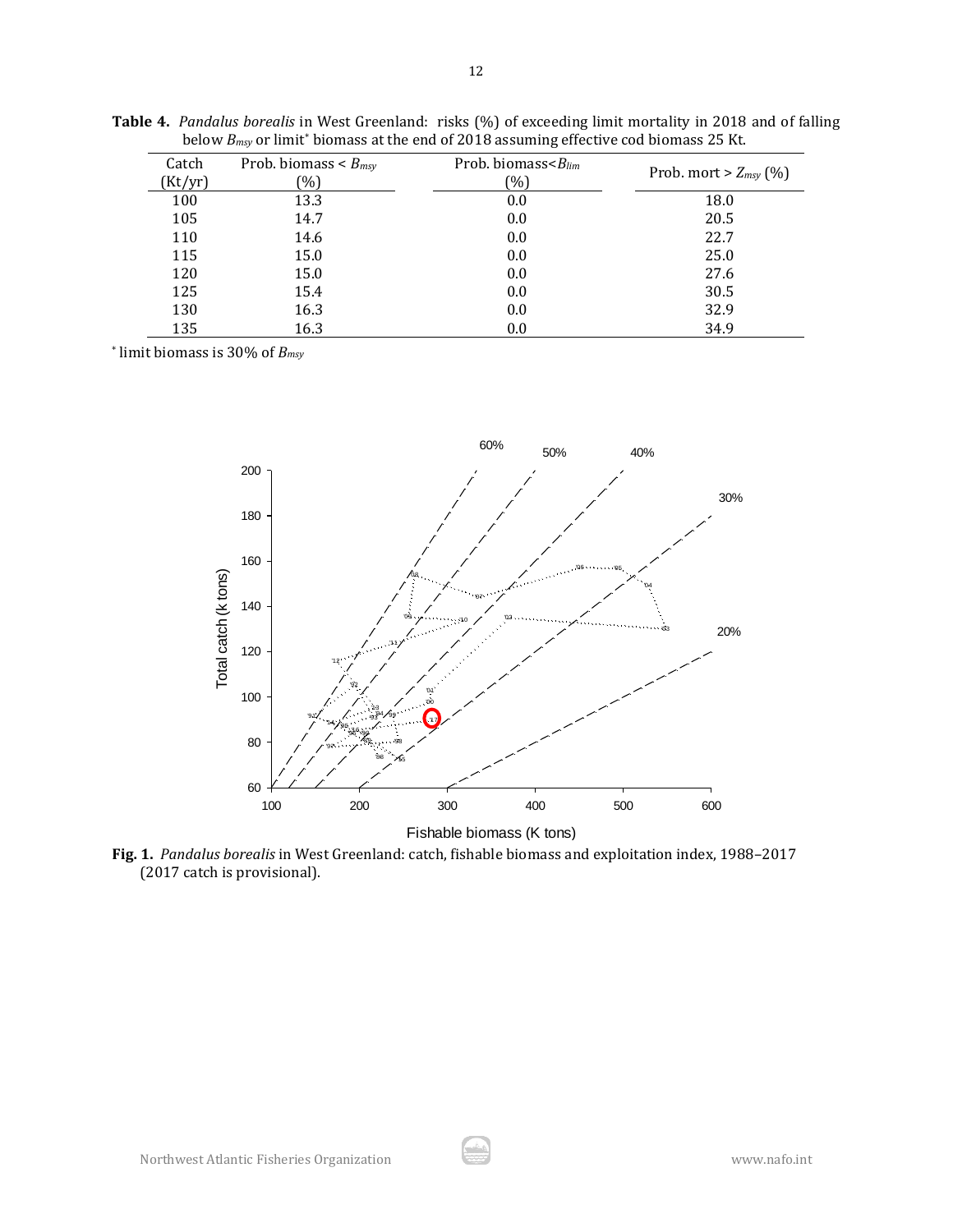

**Fig. 2a.** *Pandalus borealis* in West Greenland: number at age 2 from research trawl survey, 1996–2017.



**Fig. 2b.** *Pandalus borealis* in West Greenland: number at age 2 relative to survey biomass, from research trawl survey 1996–2017.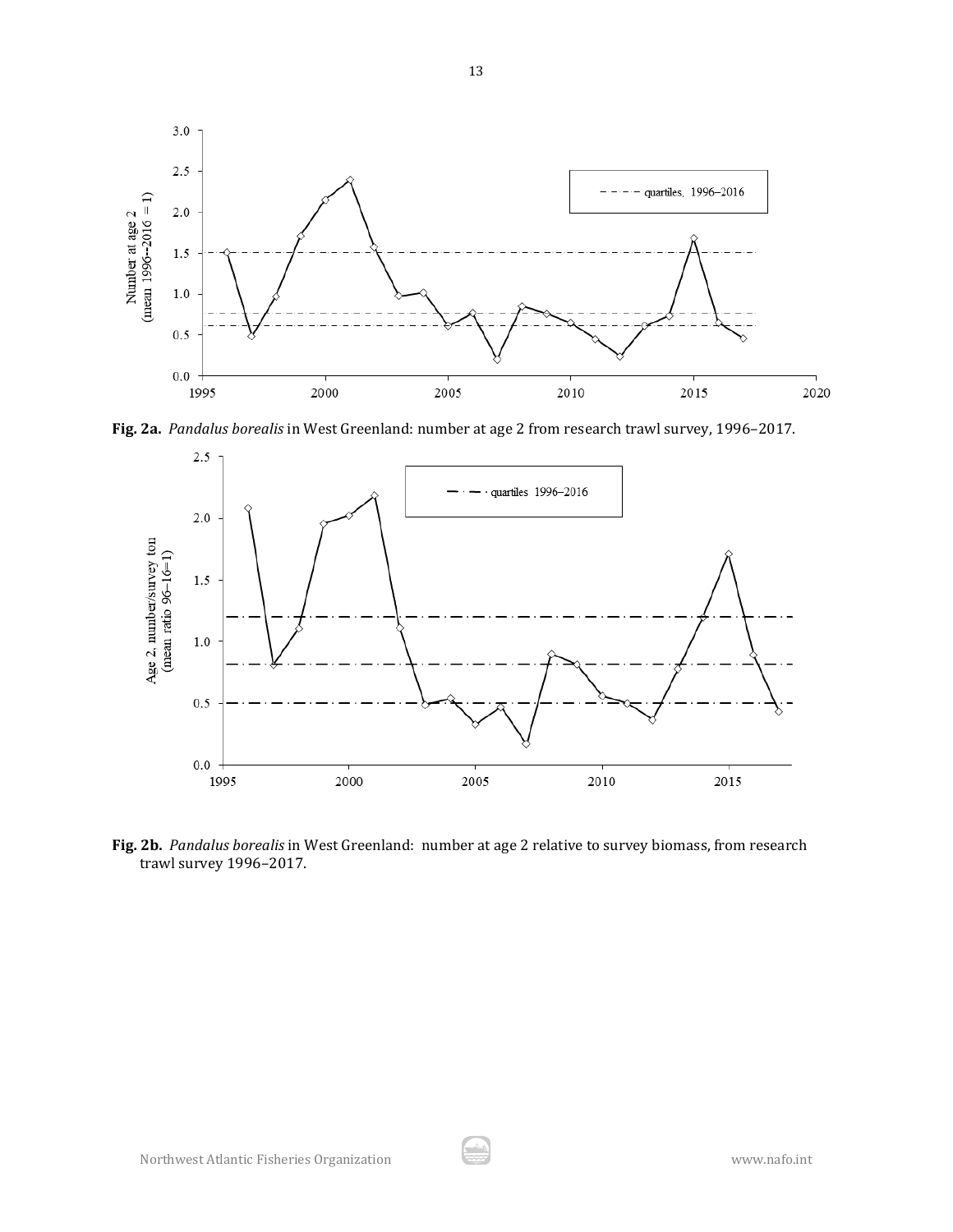

**Fig. 3.** *Pandalus borealis* in West Greenland: indices of distribution of the survey biomass, 1994–2017 (3 point moving means.)



**Fig. 4.** *Pandalus borealis* in West Greenland: indices of the breadth of distribution of the Greenlandic fishery among 15 statistical areas, from logbook records, 1975–2017.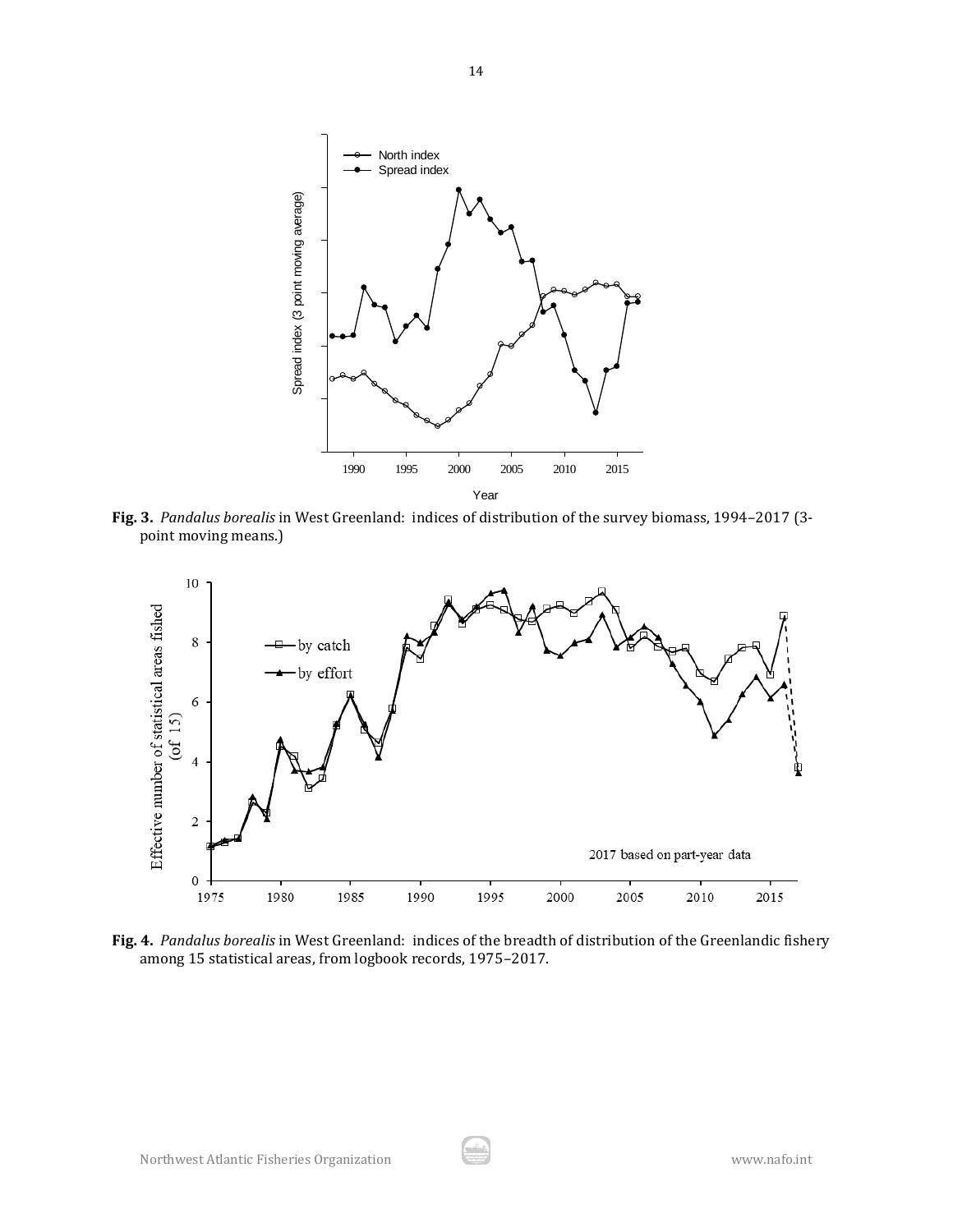

**Fig. 5.** *Pandalus borealis* in West Greenland: mean latitude by weight vs. total weight, for logbook-recorded catch in the Greenland fishery, 1984–2017.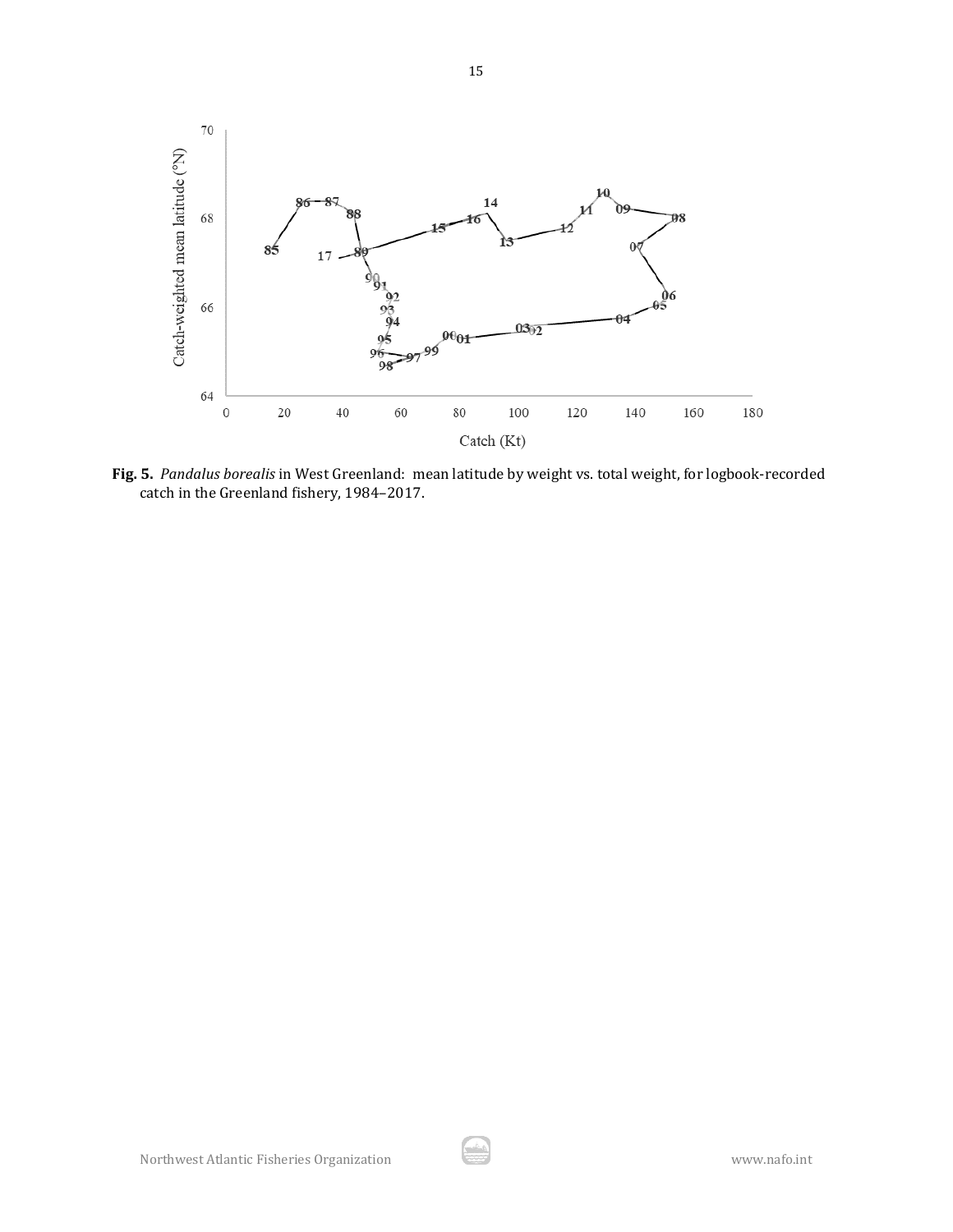

**Fig. 6.** *Pandalus borealis* in West Greenland: thirty-year data series providing information for the assessment model. (2017 catch is projected; effective cod biomass is synthesised from four biomass index series and a series of overlap indices between distributions of cod and shrimps.)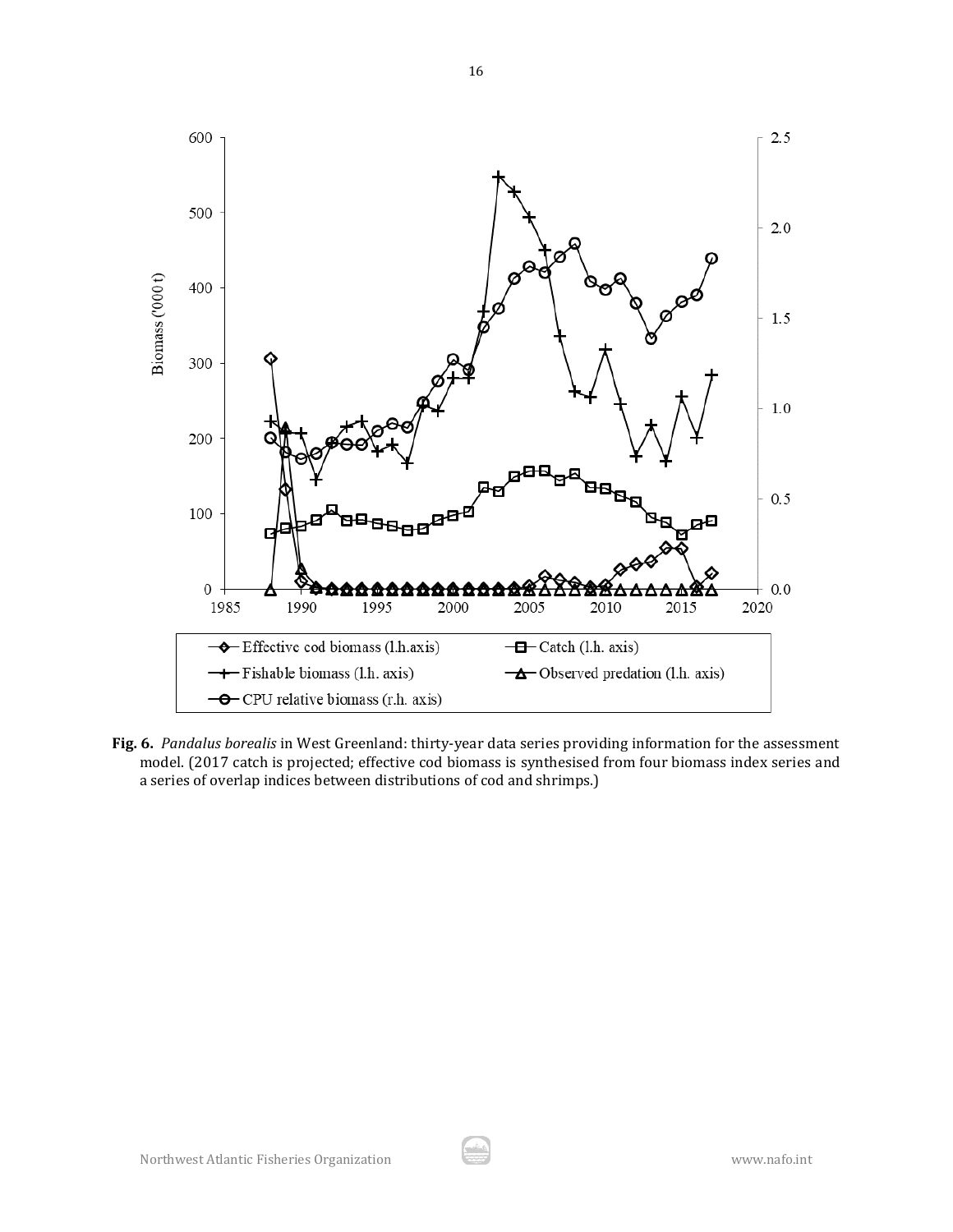

**Fig. 7.** *Pandalus borealis* in West Greenland: modelled shrimp standing stock fitted to survey and CPUE indices, 1988–2017.



**Fig. 8.** *Pandalus borealis* in West Greenland: median estimates of biomass ratio (*B*/*Bmsy*) and mortality ratio (*Z*/*Zmsy*) 1988–2017.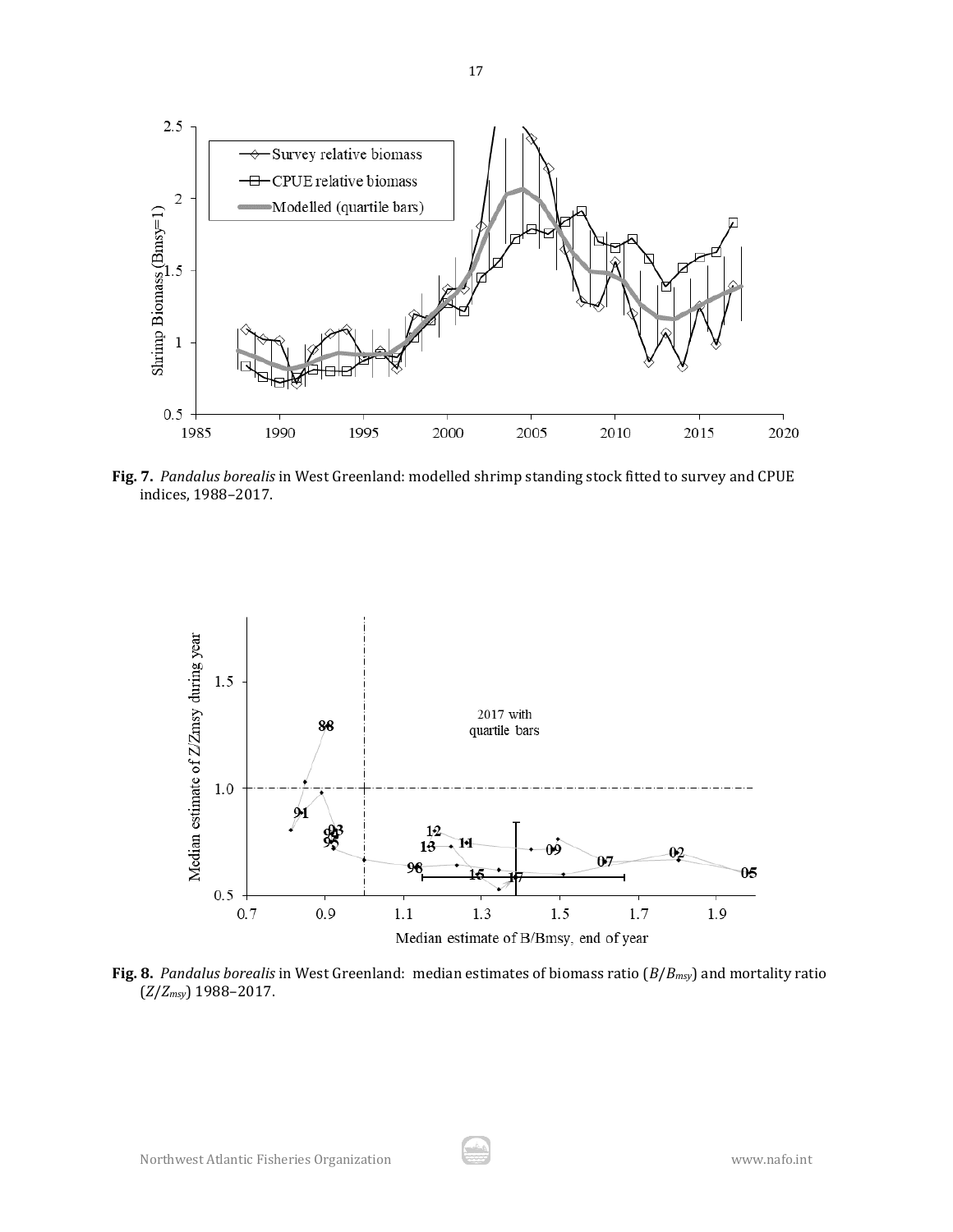

**Fig. 9.** *Pandalus borealis* in West Greenland: annual likelihood that biomass has been below *Bmsy* and that mortality caused by fishing and cod predation has been above *Zmsy* 1988–2017.



**Fig. 10.** *Pandalus borealis* in West Greenland: joint 5-year plot 2018–22 of the risks of transgressing *Bmsy* and *Zmsy* at catch levels 100–120 Kt/yr; with effective cod biomass 25 Kt.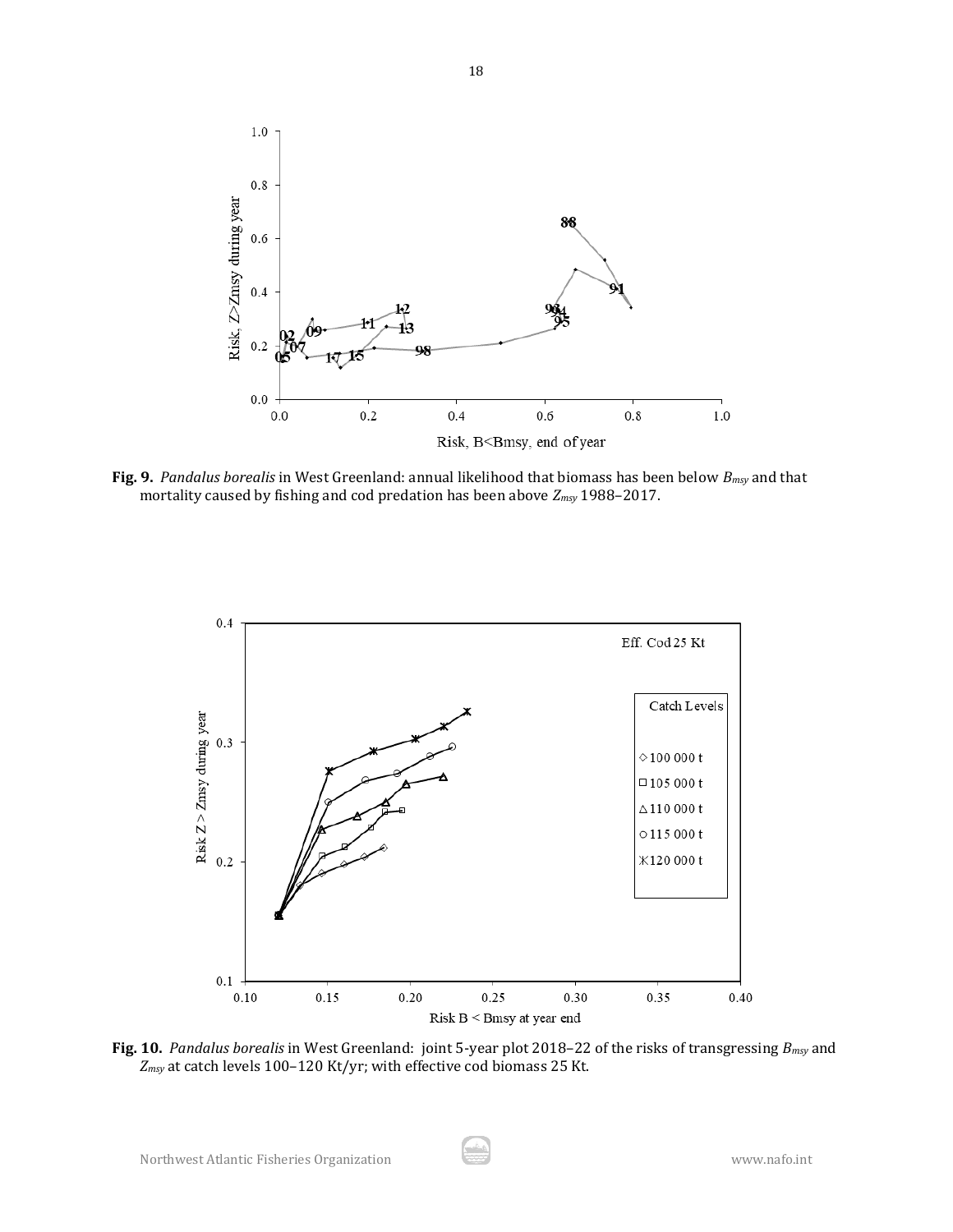

**Fig. 10b.** *Pandalus borealis* in West Greenland: joint 5-year plot 2018–22 of the risks of transgressing *Bmsy* and *Zmsy* at catch levels 100–120 Kt/yr; with effective cod biomass 40 Kt.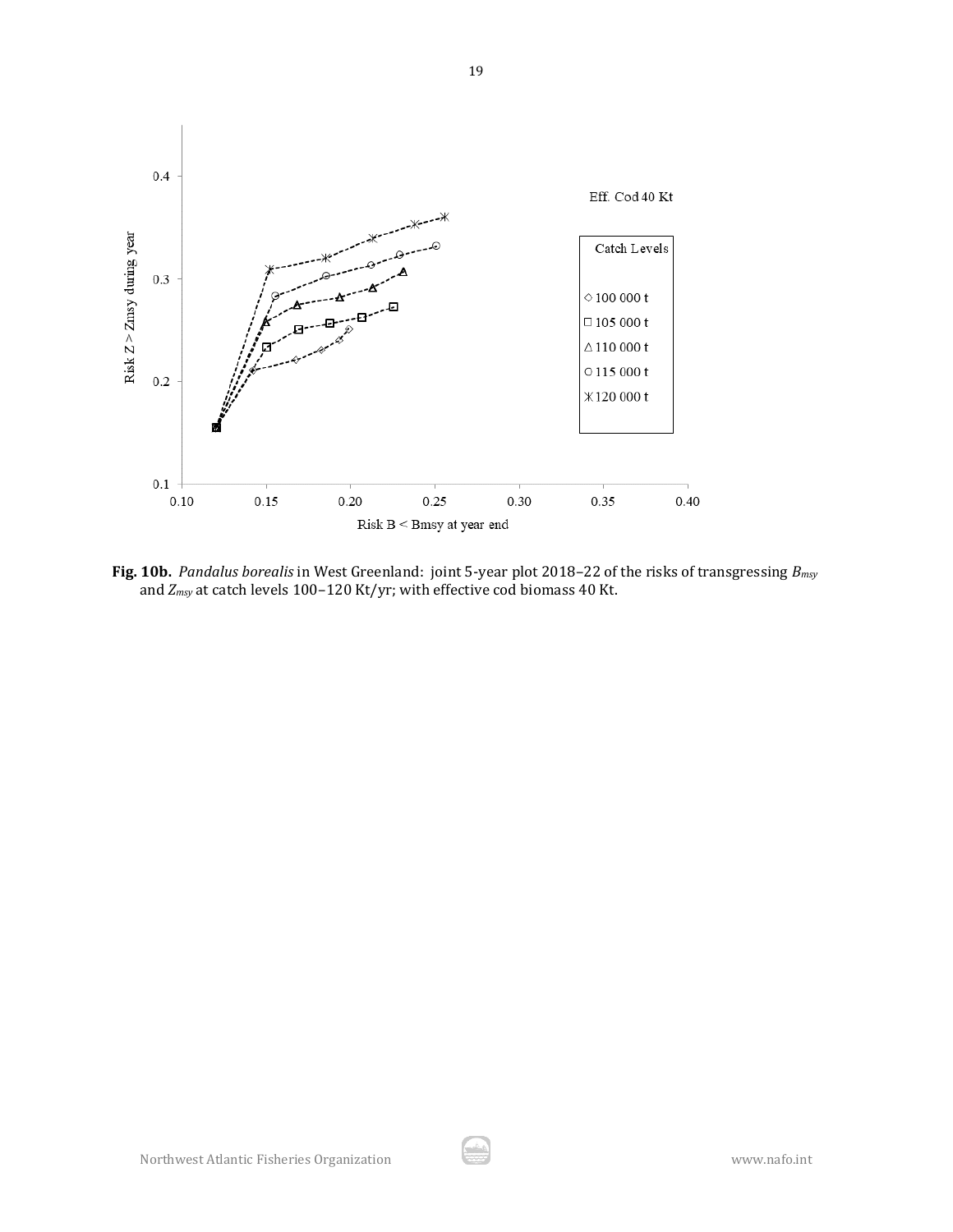

**Fig. 11.** *Pandalus borealis* in West Greenland: projections of stock development for 2018–2022 with effective cod biomass assumed at 25 000 t: median estimates with quartile error bars.